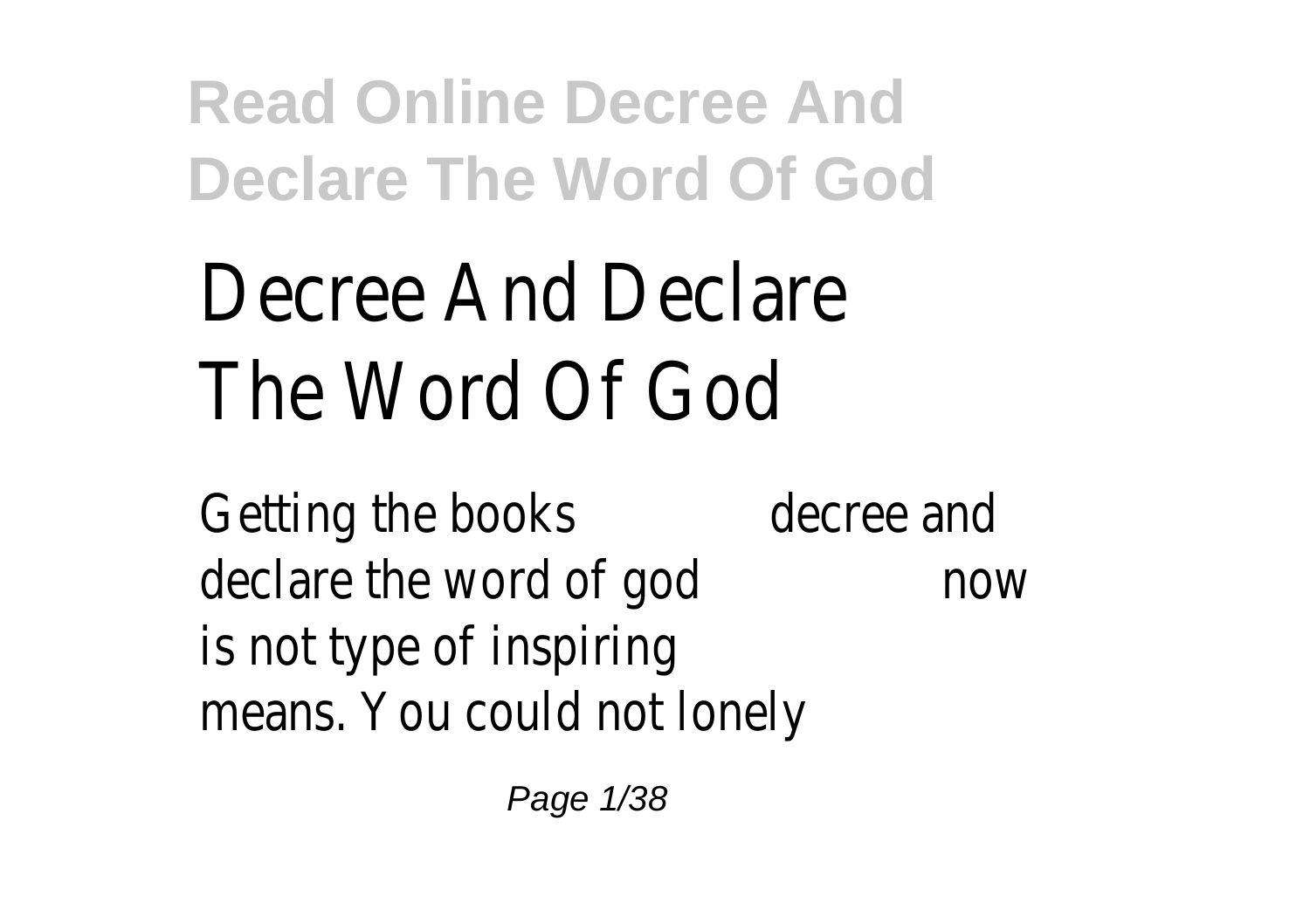going in the manner of ebook increase or library or borrowing from your associates to entre them. This is an certainly easy means to specifically get guide by on-line. This online pronouncement decree Page 2/38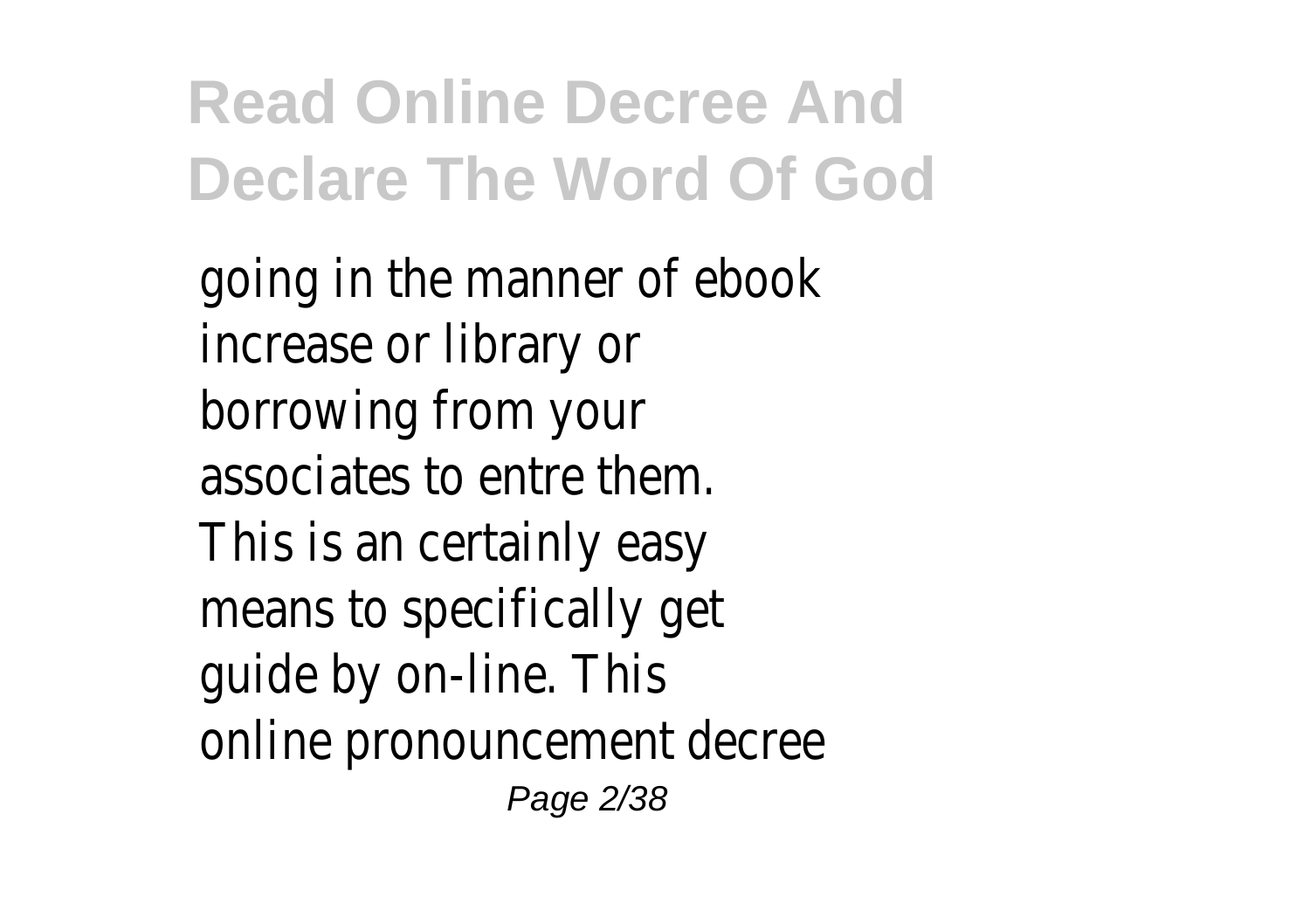and declare the word of god can be one of the options to accompany you subsequent to having other time.

It will not waste your time. give a positive response me, the e-book will very Page 3/38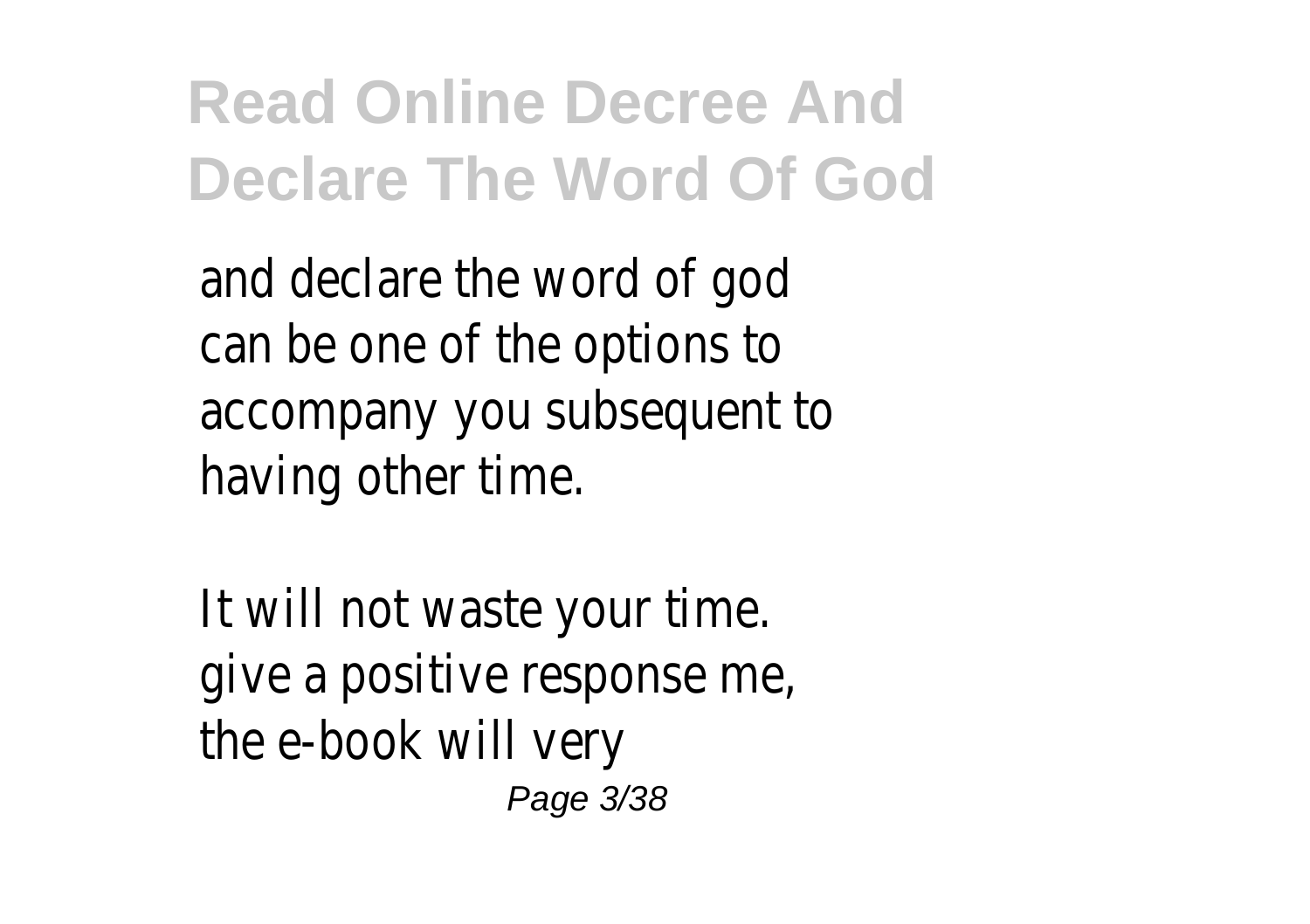appearance you supplementary event to read. Just invest tiny become old to log on this on-line publication decree and declare the word of god as without difficulty as review them wherever you are now.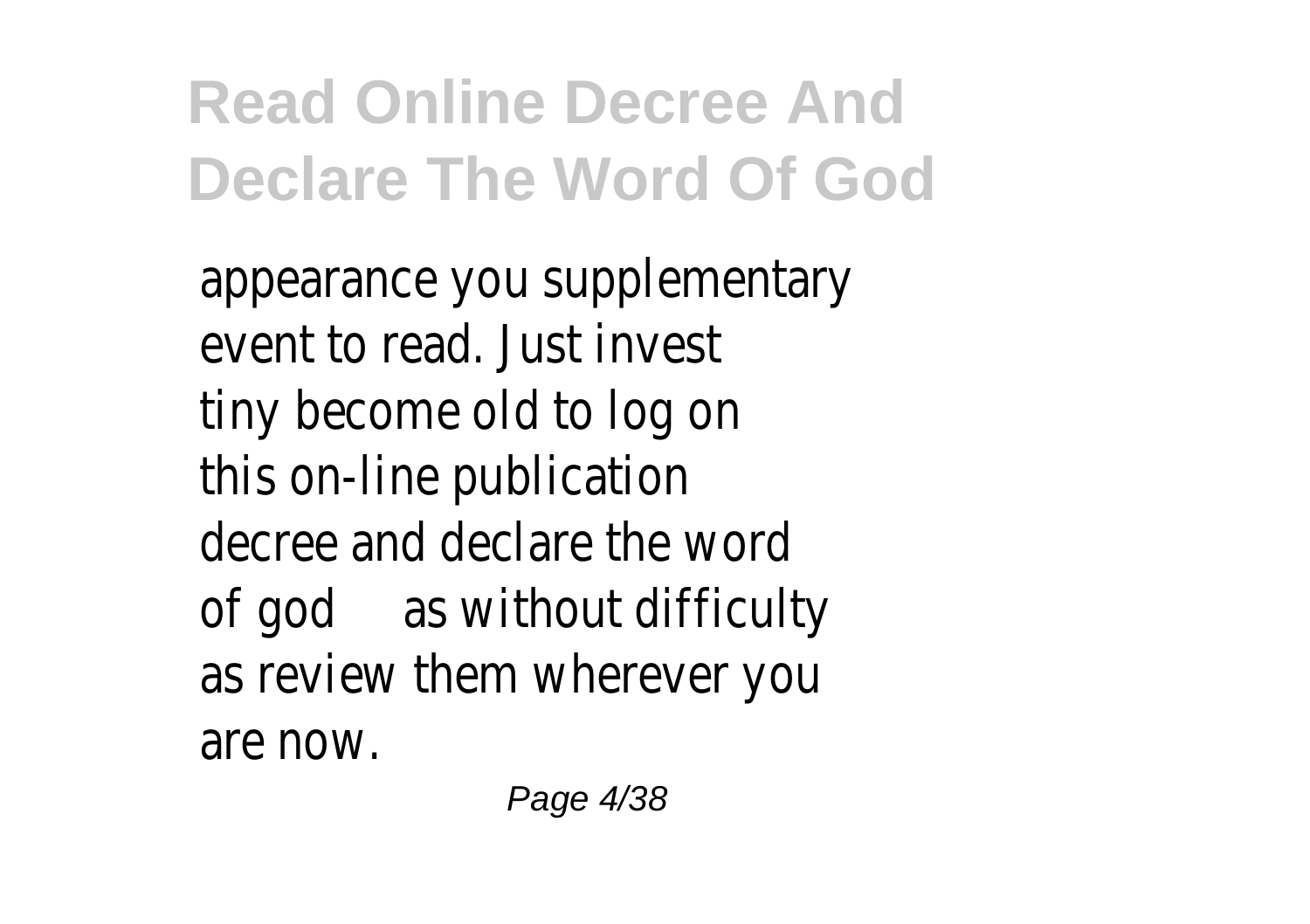Free-eBooks download is the internet's #1 source for free eBook downloads, eBook resources & eBook authors. Read & download eBooks for Free: anytime!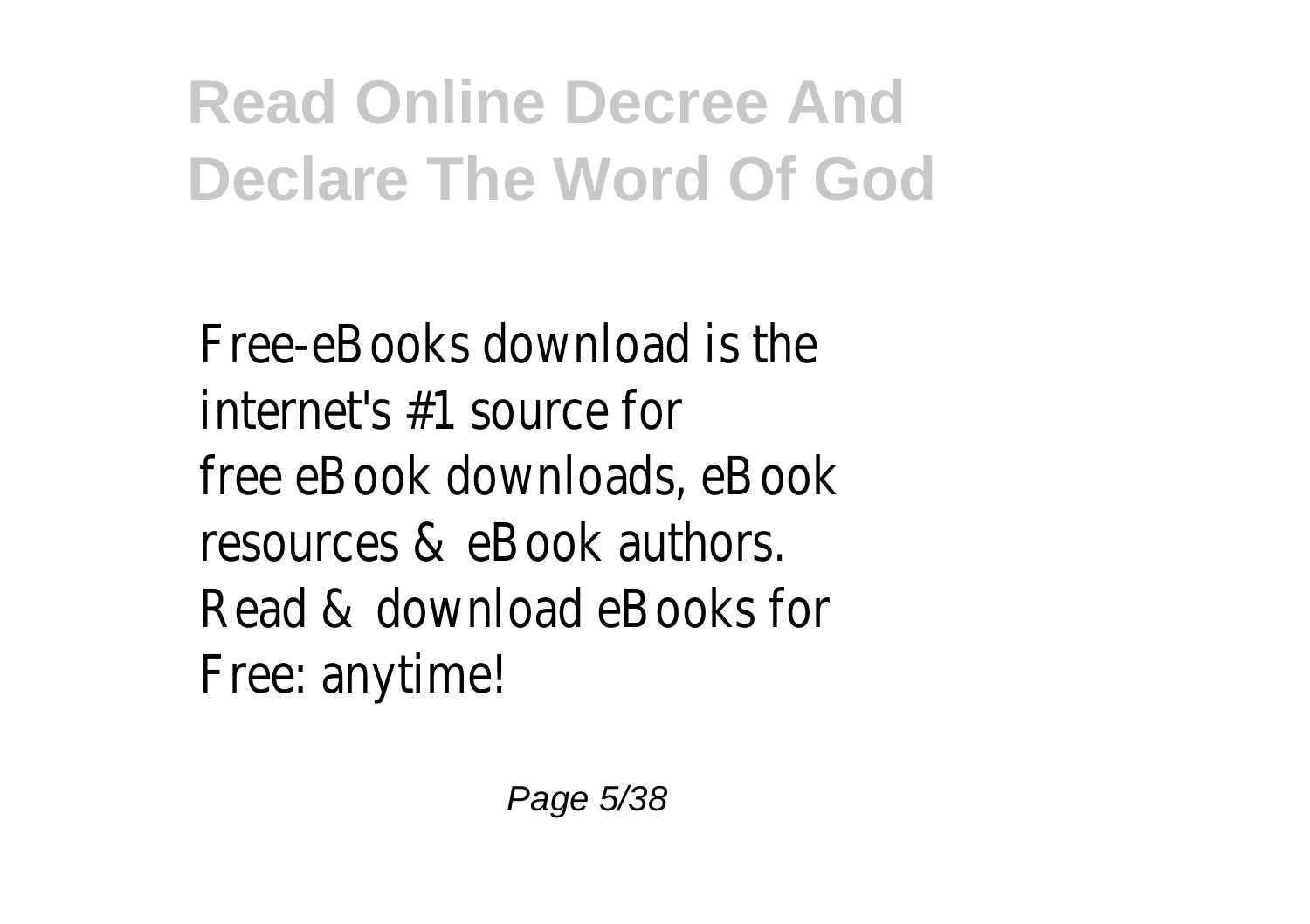decree and declare – The Word Like Fire [It was an interpretation of the verse], Thou, shalt also decree a thing, and it shall be established unto thee, and light shall shine upon thy ways etc. 'Thou shalt Page 6/38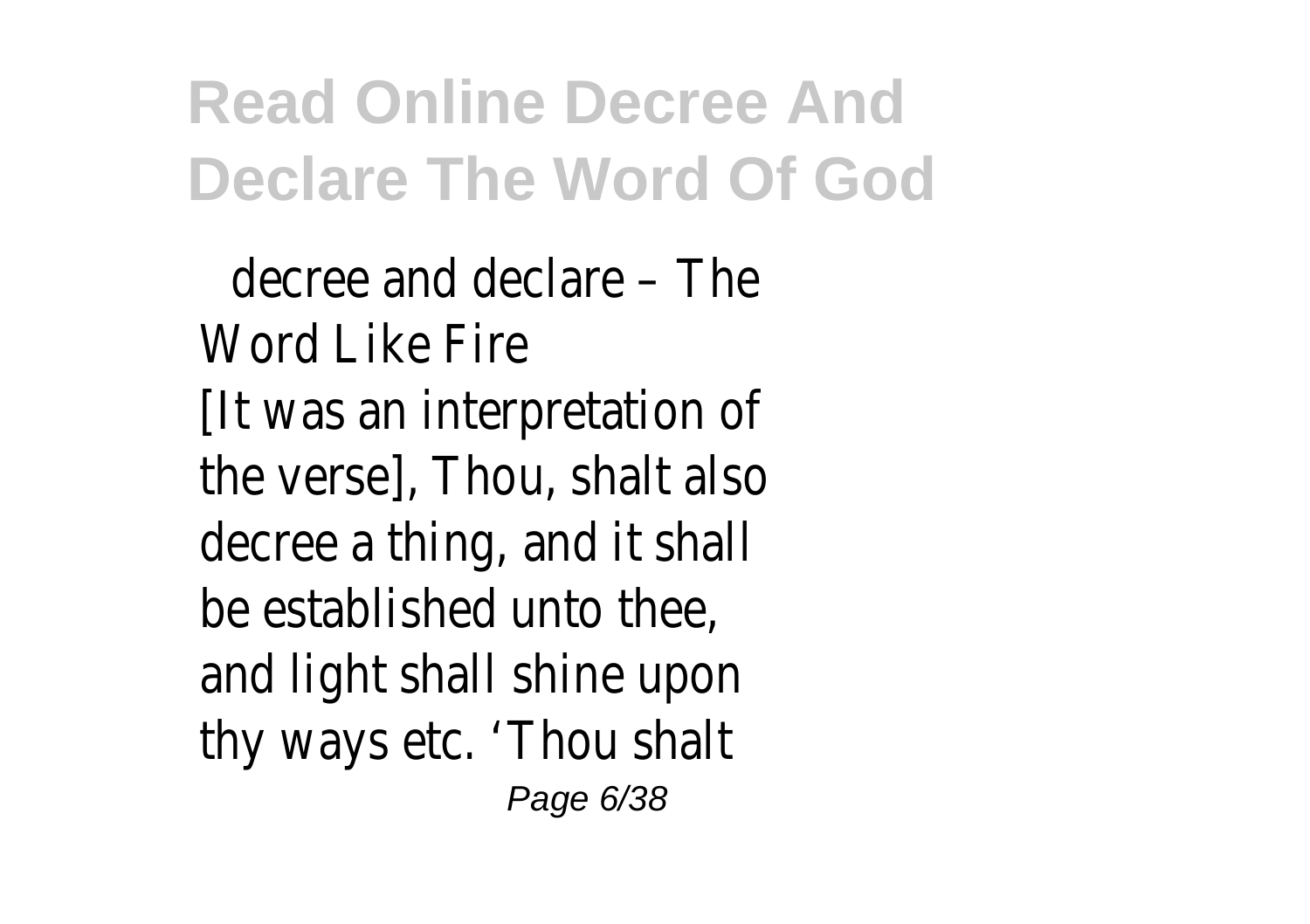also decree a thing:' You have decreed [on earth] below and the Holy one, Blessed be He, fulfills your word [in heaven] above.

I Declare and I Decree - The Sanctuary. God is here. Page 7/38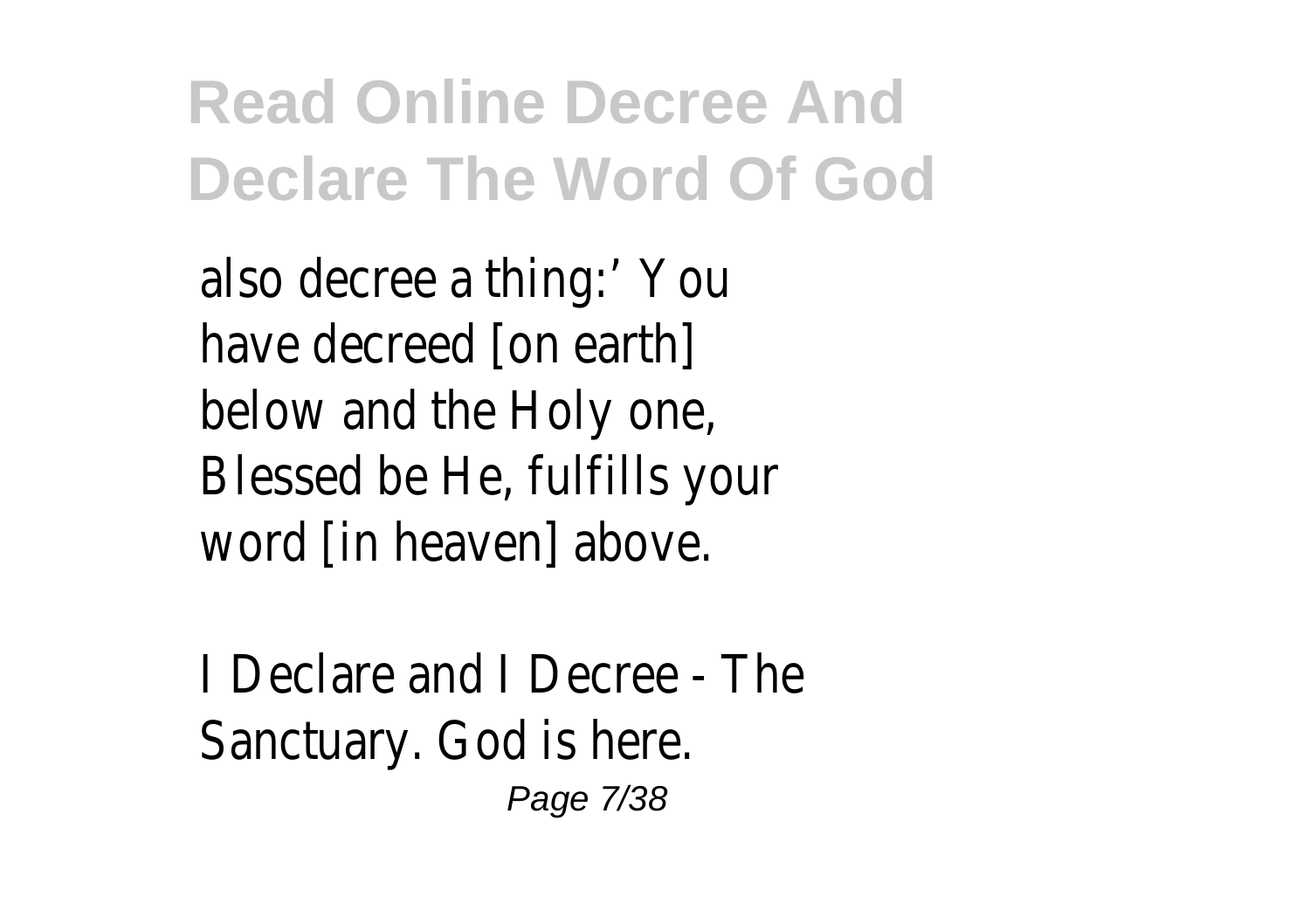Geneva Study Bible. Thou shalt also decree a thing, and it shall be established unto thee: and the {t} light shall shine upon thy ways. (t) That is, the favour of God.Job 22:28 Parallel Commentaries

Page 8/38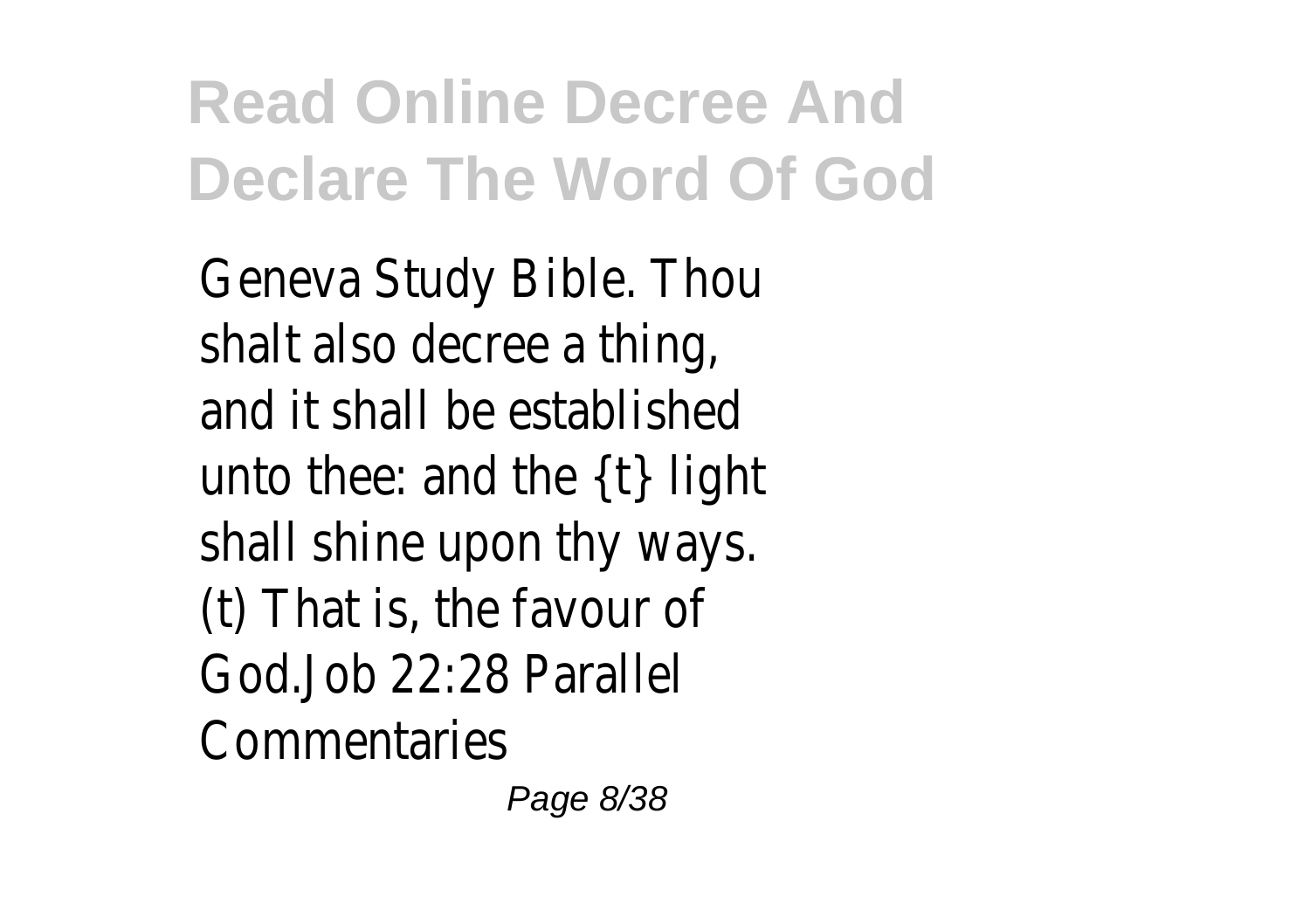Can I Command, Decree, or Declare? - Get Bible Answers Whatever we dont want we have the authority to reject it and whatever we desire we have the authority to bring it to pass. Mark 11:22-23,

Page 9/38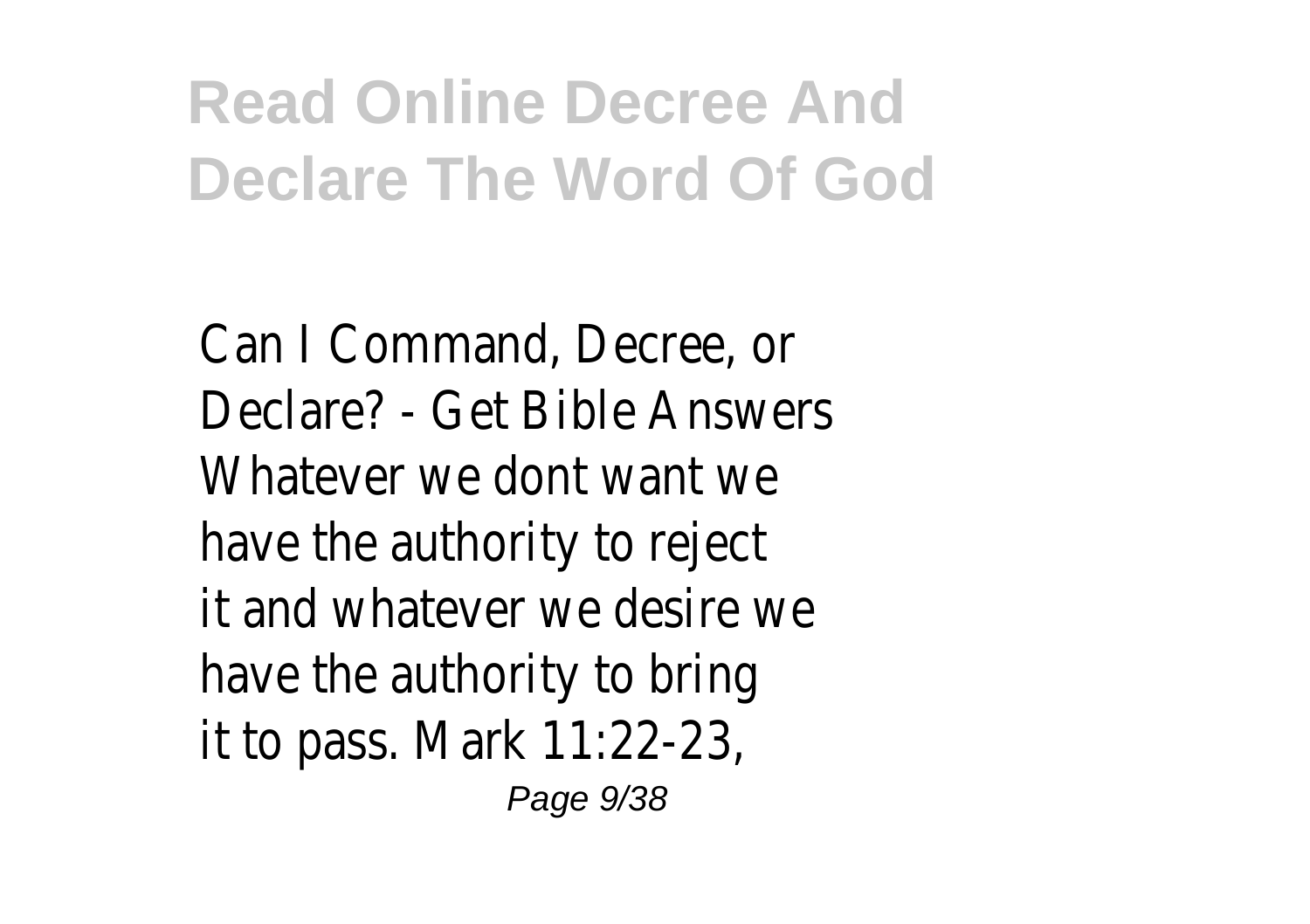makes us understand that with our mouth we can have whatsoever we say. Therefore as you engage in this decree and declare prayer points today, whatever you decree and declare shall be your portion in Jesus name.

Page 10/38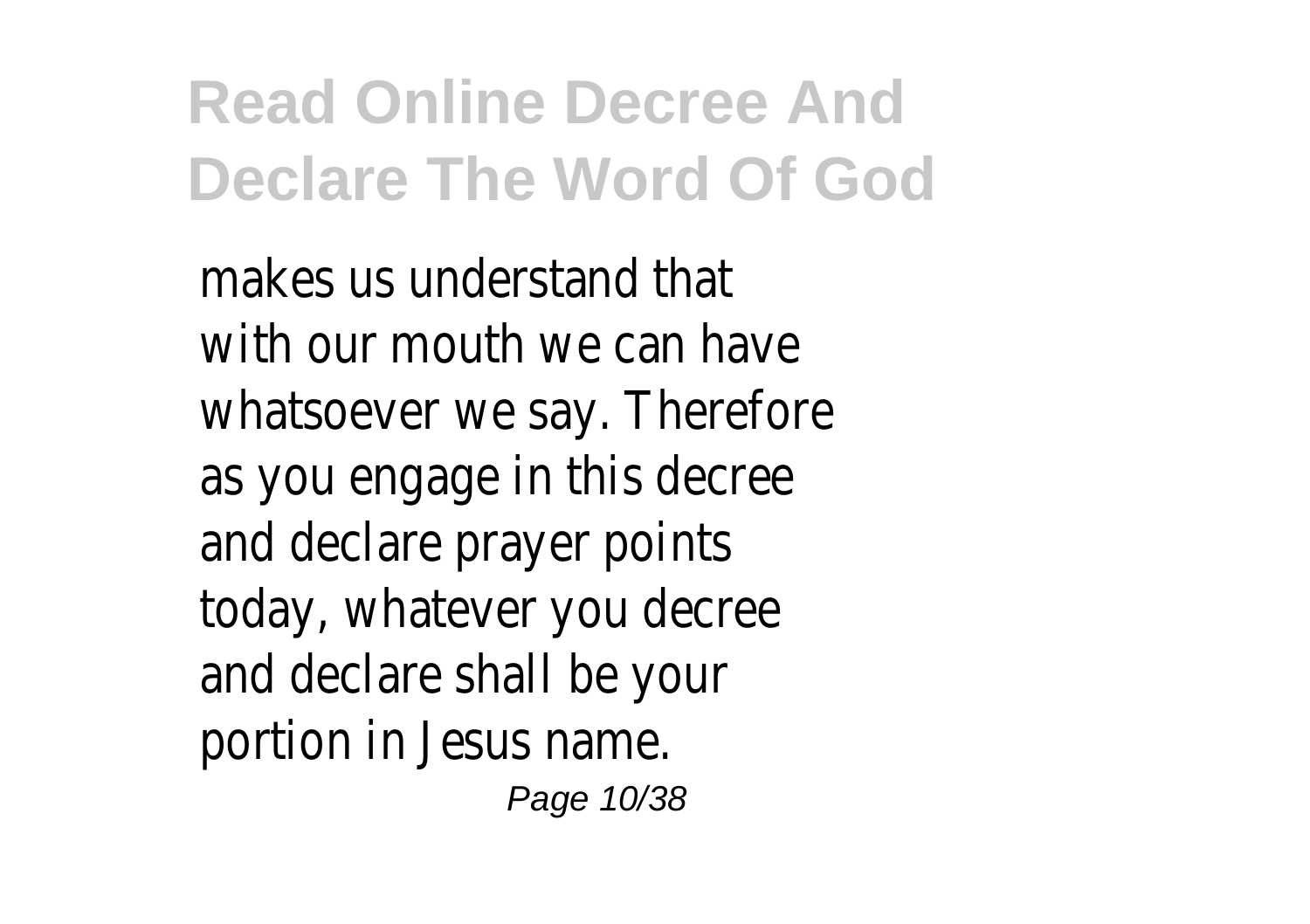Declare and decree, Decree, Declare, Positive Confession Overcome in life by declaring the Word of God in every situation you face. Trust in the Lord, He's a man of His word. Whatever Page 11/38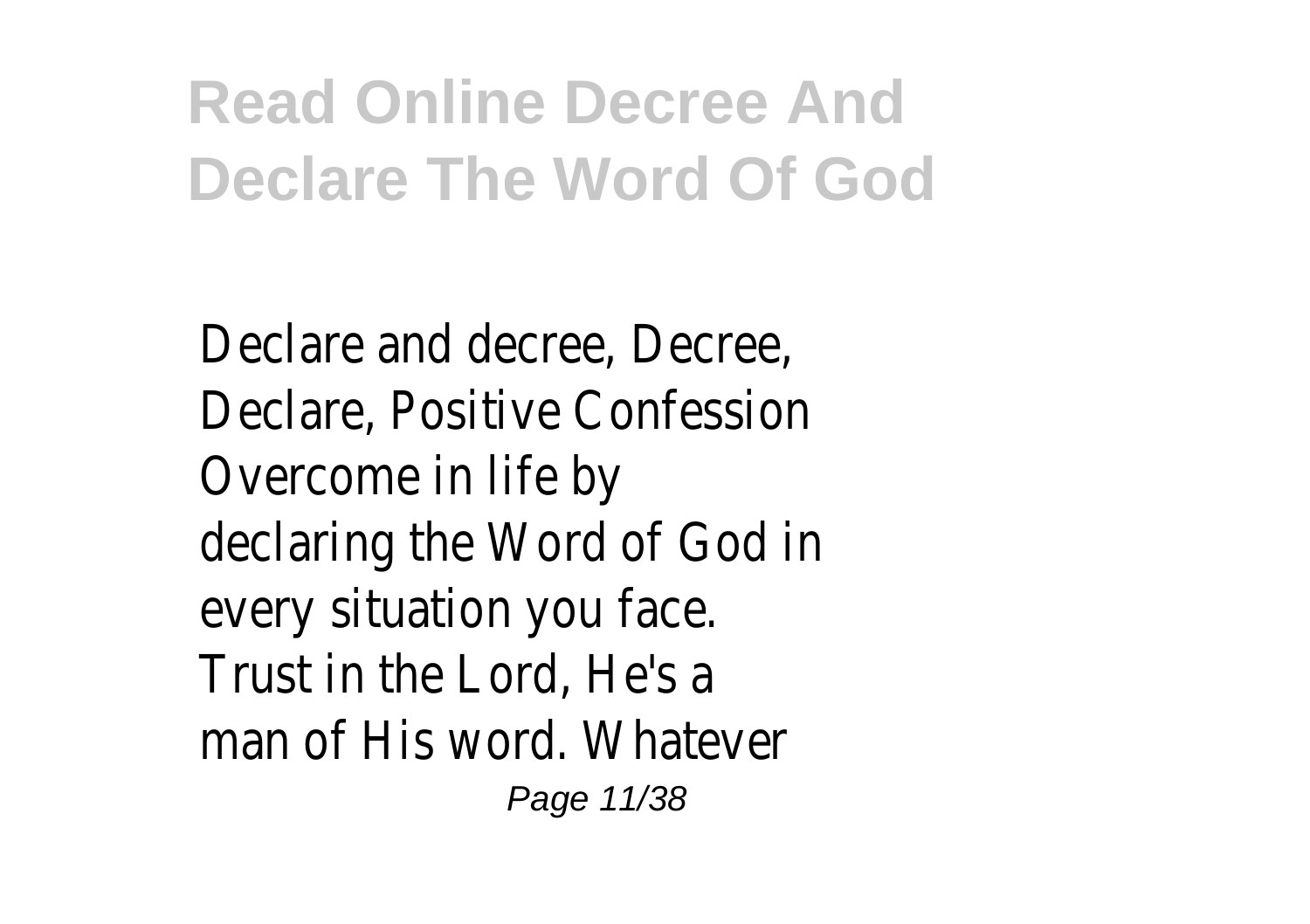things you ask in prayer, beli...

What Does Decree & Declare Mean? - Biblical Interventions I s positive confession or to declare and decree Page 12/38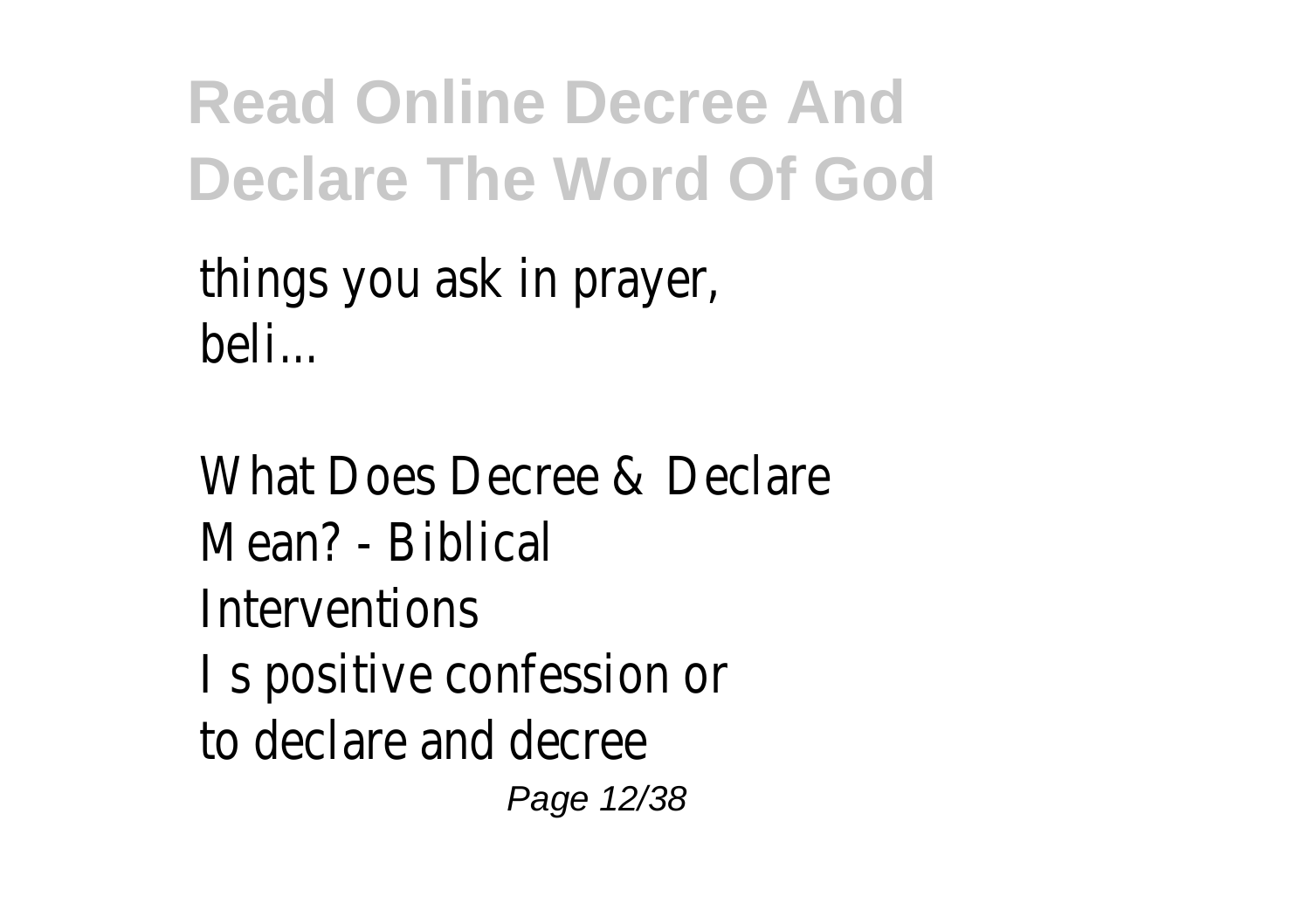biblical?. God Spoke. When God speaks, things happen. Even the gospel itself has the power of God in it (Rom 1:16; 1 Cor 1:18), so when God speaks, His Word shall be fulfilled.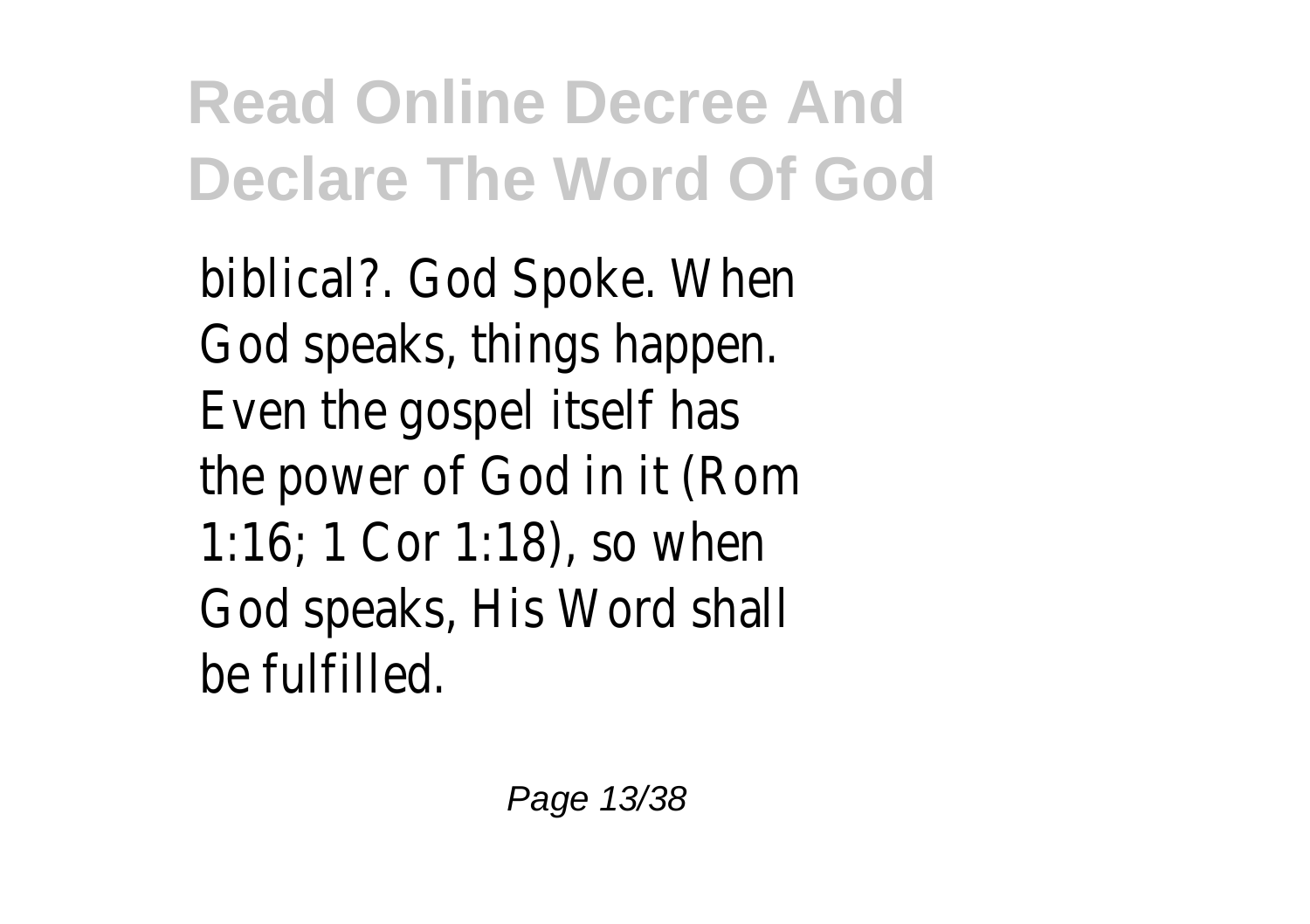31 Declarations of God's **Word** Decree God's Blessings on Your Children I decree the blessings of God over every plan and goal for my children in this year, I decree all my children shall Page 14/38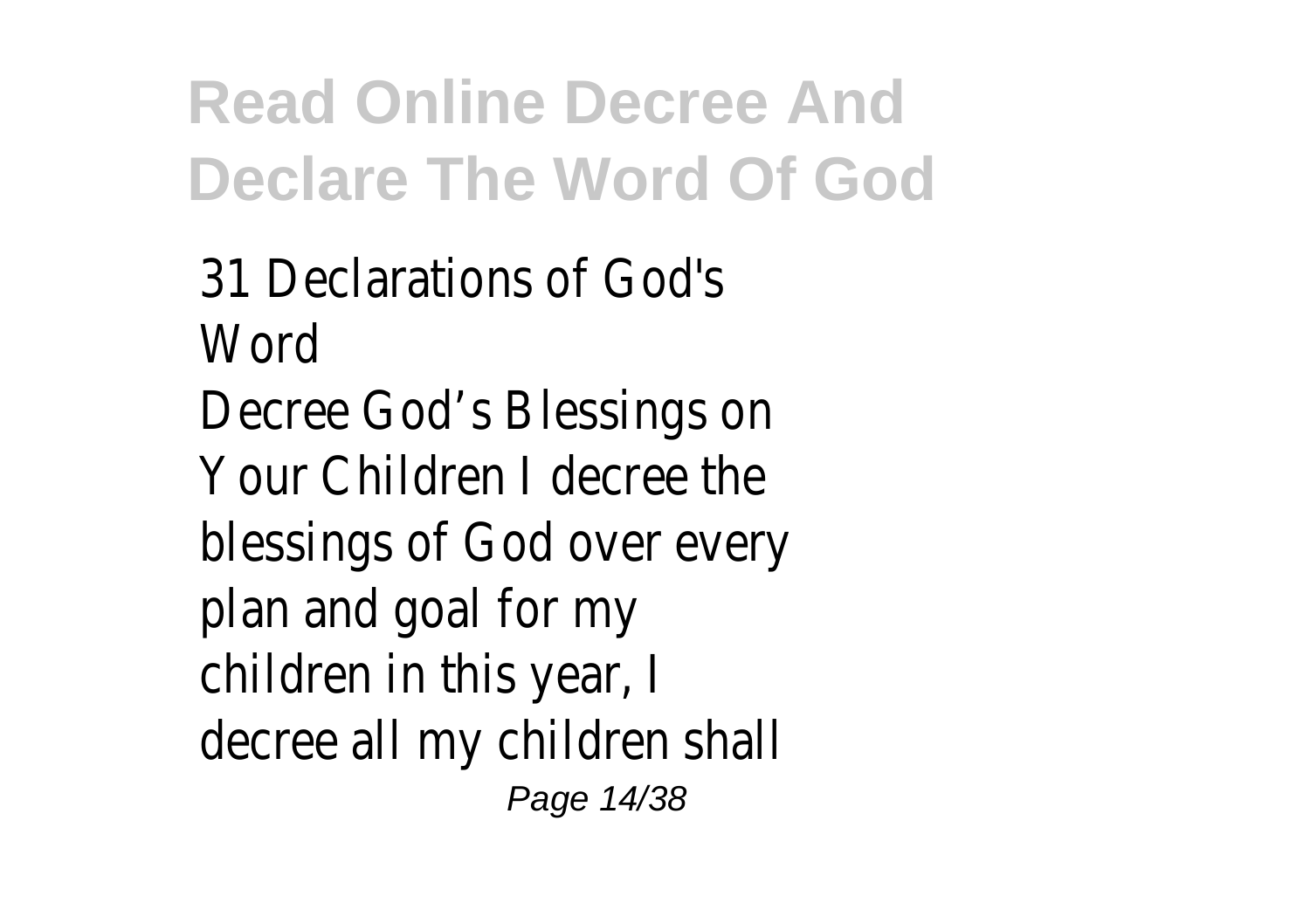be taught of the Lord, decree my children shall be for signs and wonders. They shall walk in obedience, I decree that every promise of the Lord concerning my children will not fall to the ground but each shall be Page 15/38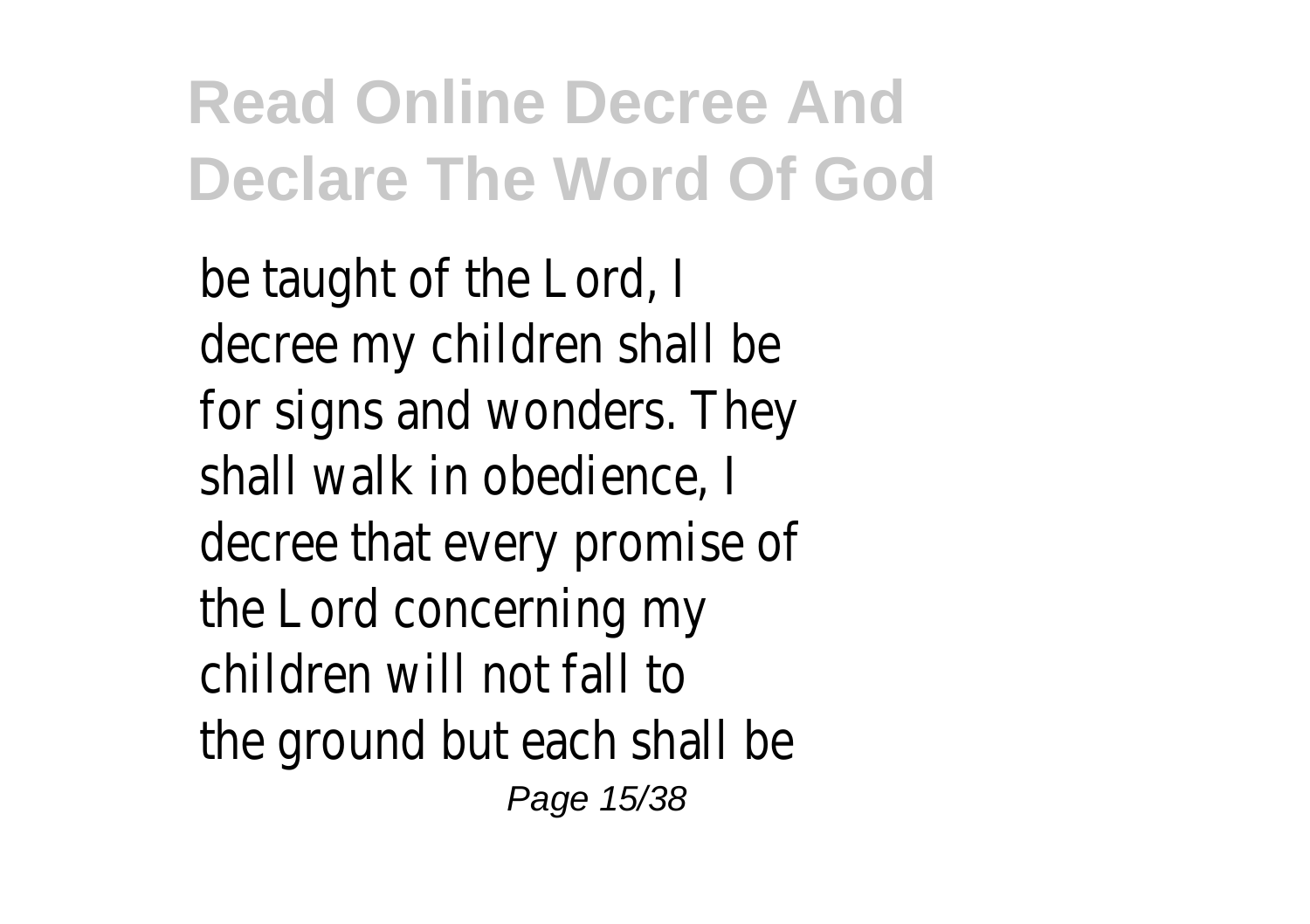literally fulfilled in ...

Decree vs Declare - What's the difference? | WikiDiff decree and declare…" It is believed that through these words, and specifically "decreeing," that Christians Page 16/38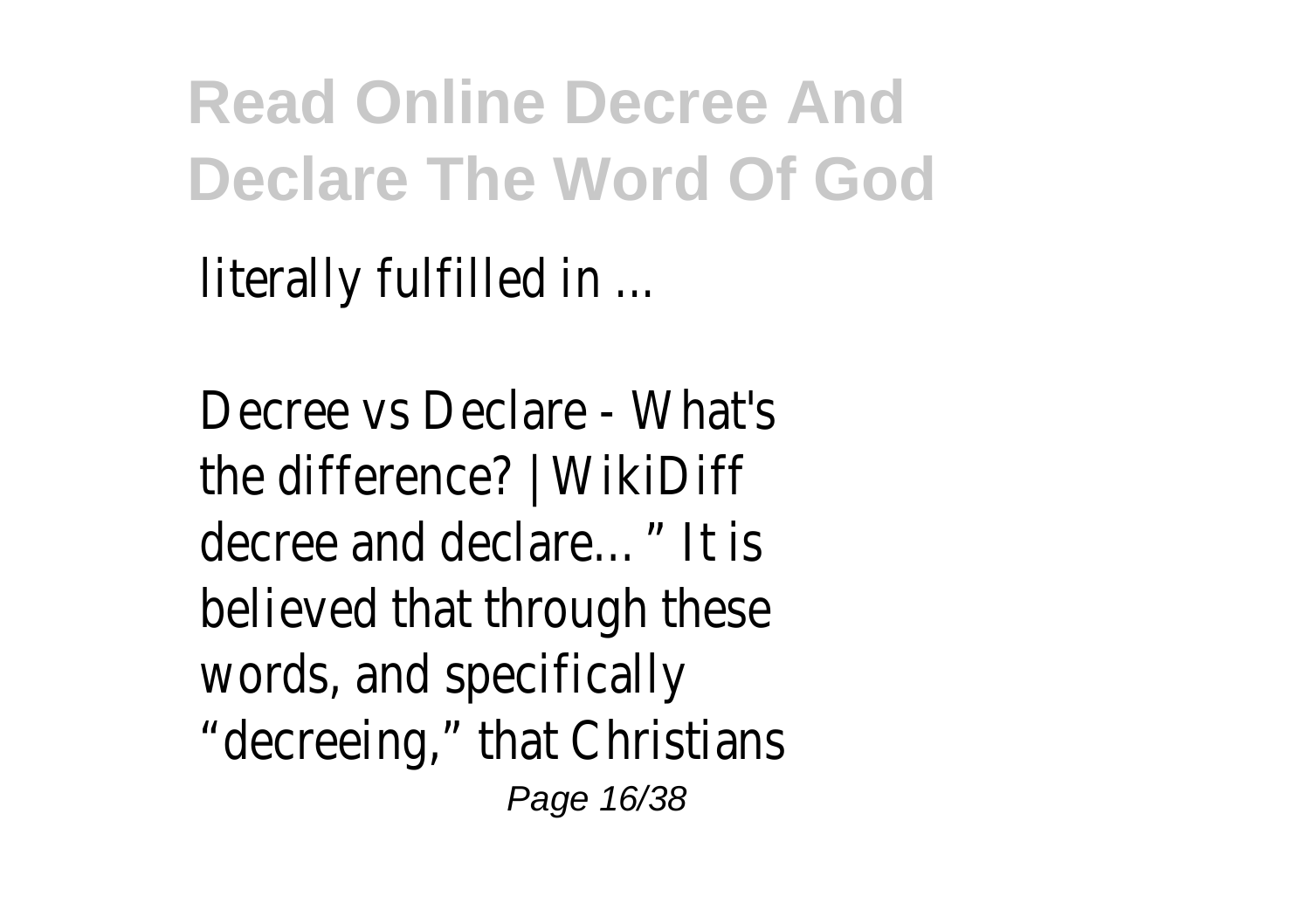have authority and power to cause what is spoken to take place. Thus, people will say such things as, "I decree heal-ing," "I decree prosperity," "I decree the salvation of…" It is the position of this paper that: Page 17/38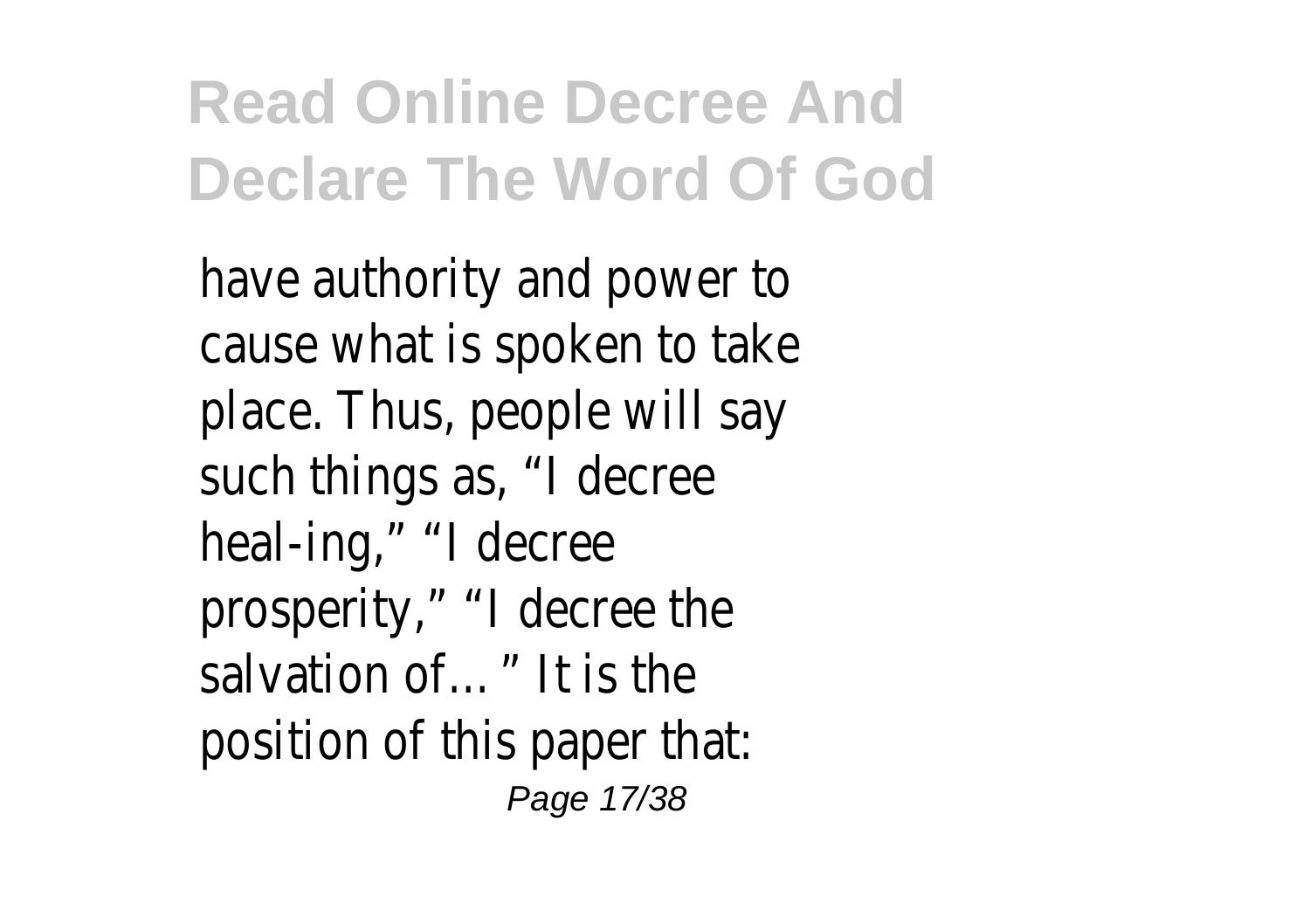Decree And Declare The Word Those involved in the "decree and declare" movement claim that if someone decrees or declares something, then it will Page 18/38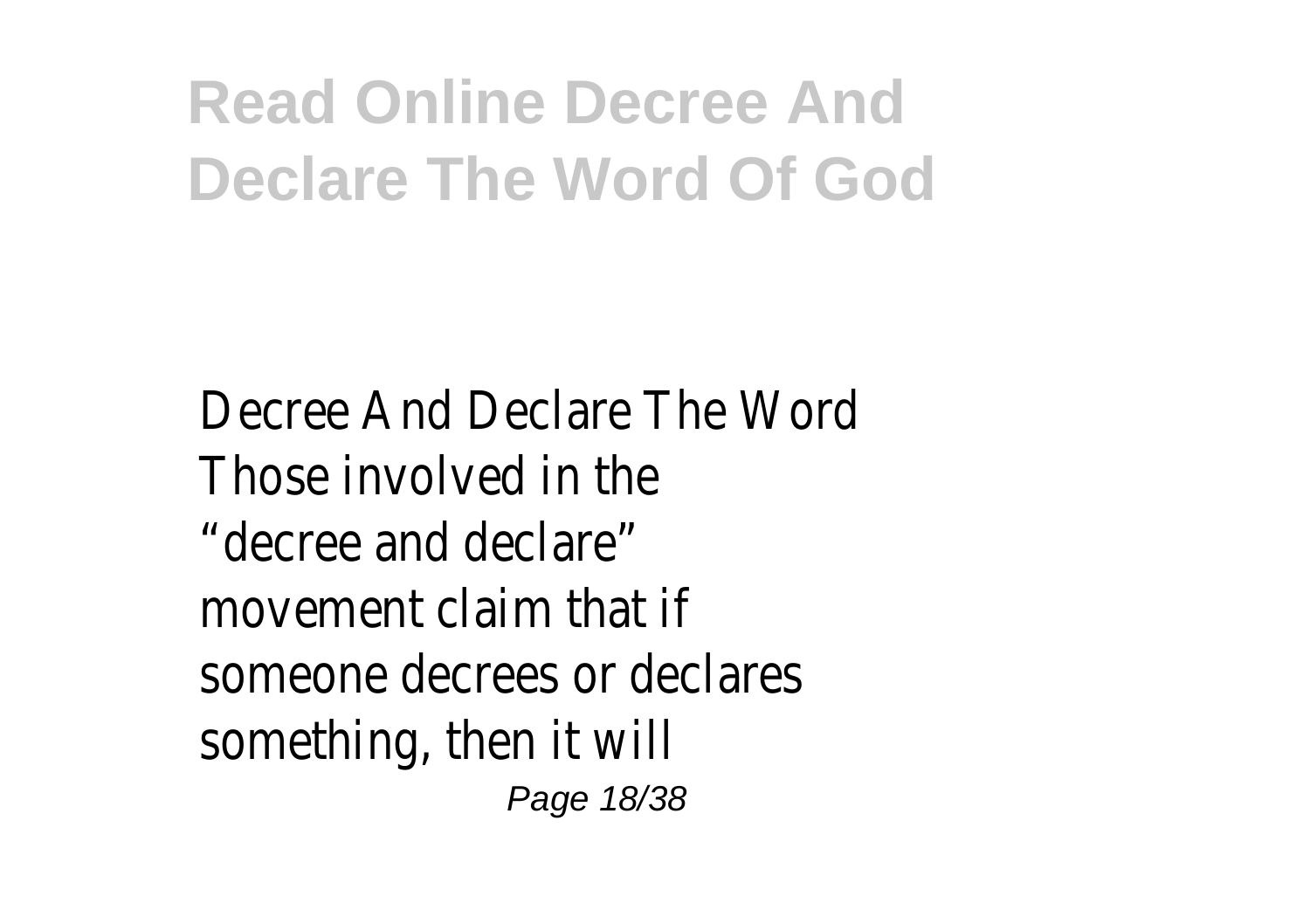happen. To "declare" is to state (out loud) a fact; to "decree" is to issue an authoritative command. Kenneth Hagin, a leader in the Word of Faith movement, writes, "You can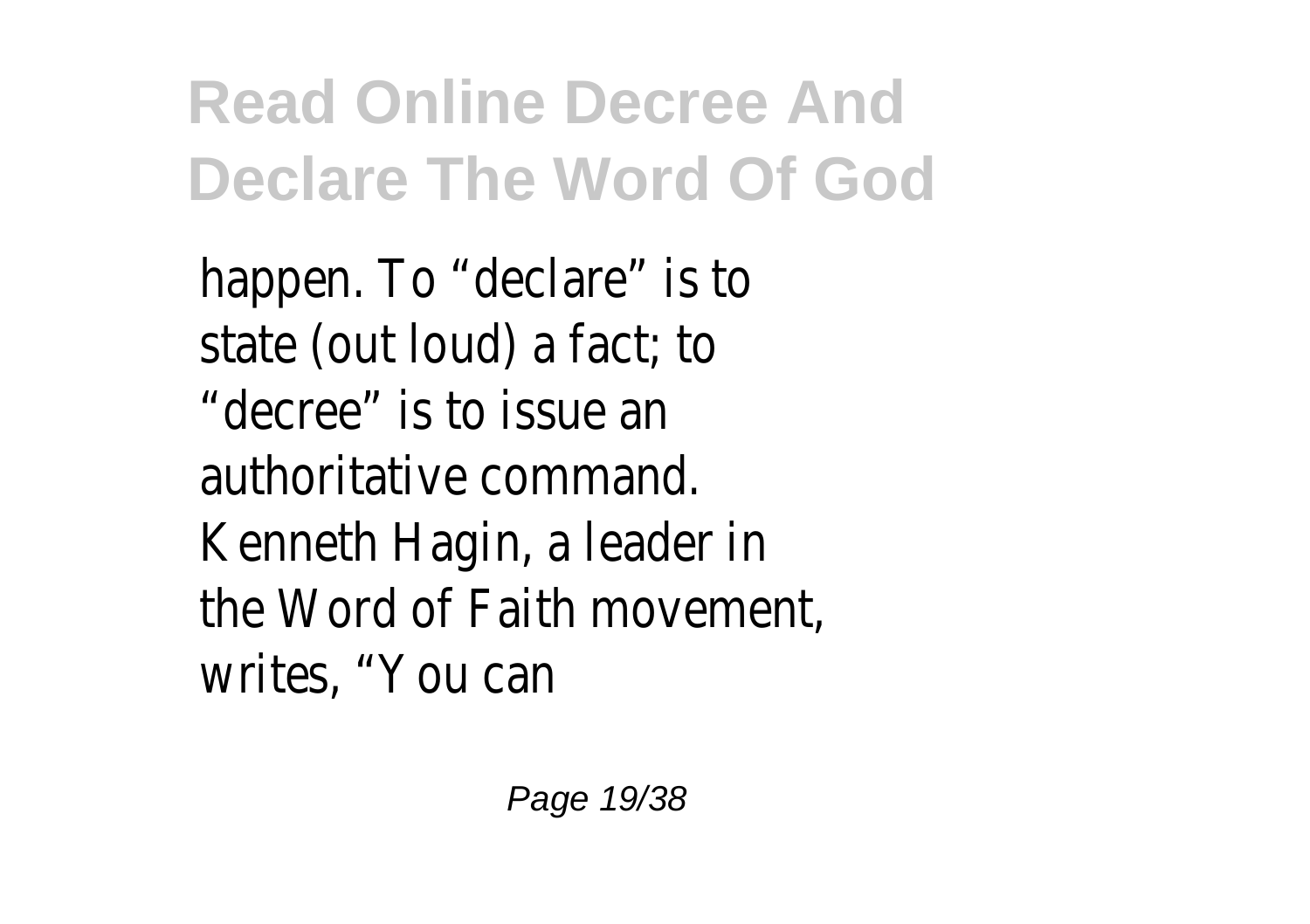Prayers, Decrees and Declarations for Breakthroughs ... I declare and decree that THERE IS NO LACK in my life and household because Almighty God, the Great El-Shaddai, the God of

Page 20/38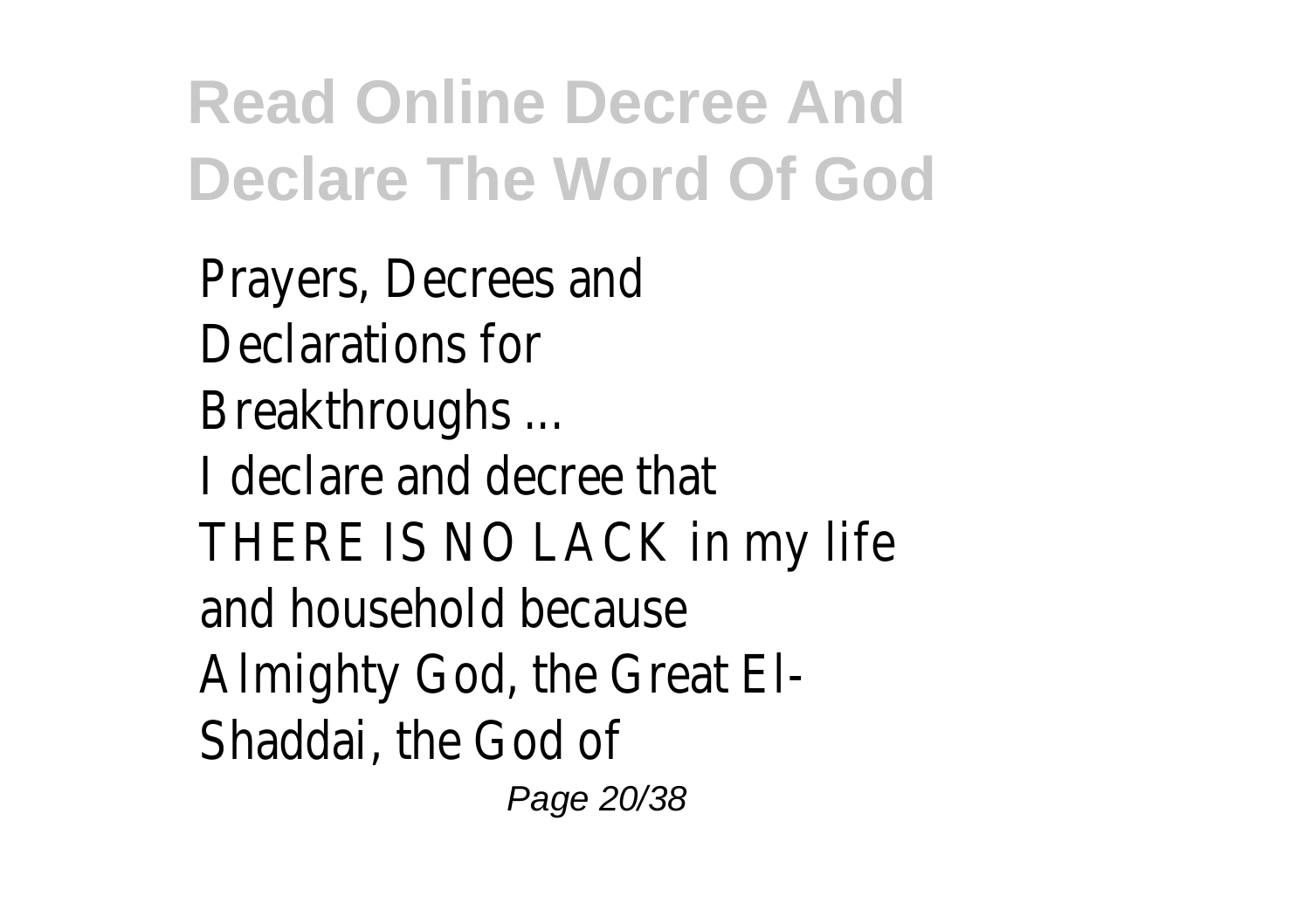Abundance is THE SOURCE OF OUR TOTAL SUPPLY, in Yeshua's name! I declare and decree that THERE IS NO FEEBLE OR SICK PERSON IN MY HOUSEHOLD because THE LORD IS OUR HEALER, ...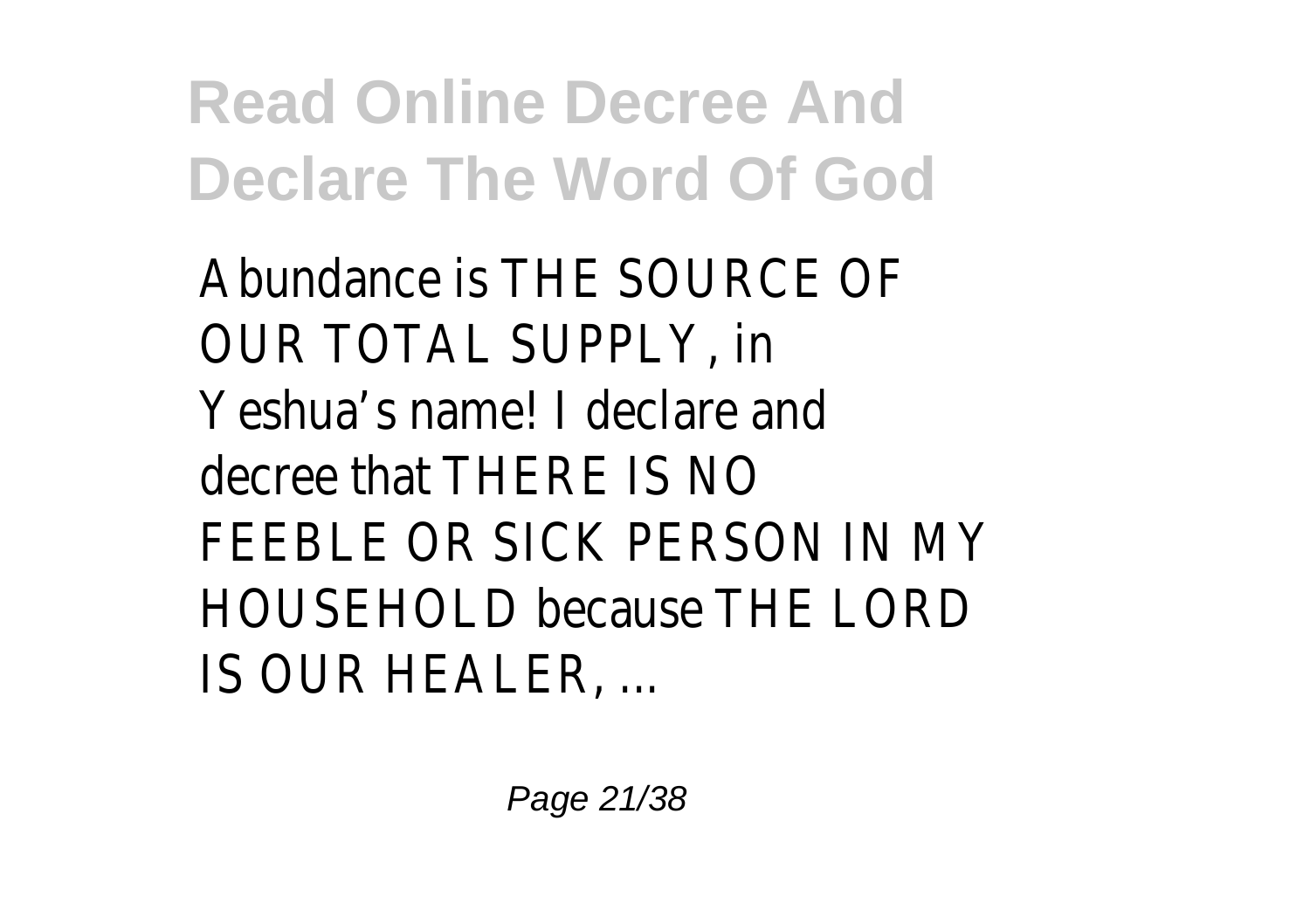What does decree and declare mean? Is it scriptural? The word "decree" and "declare" are used together in Christian prayers and mean distinctively two separate things. Let's take a look at the definition of Page 22/38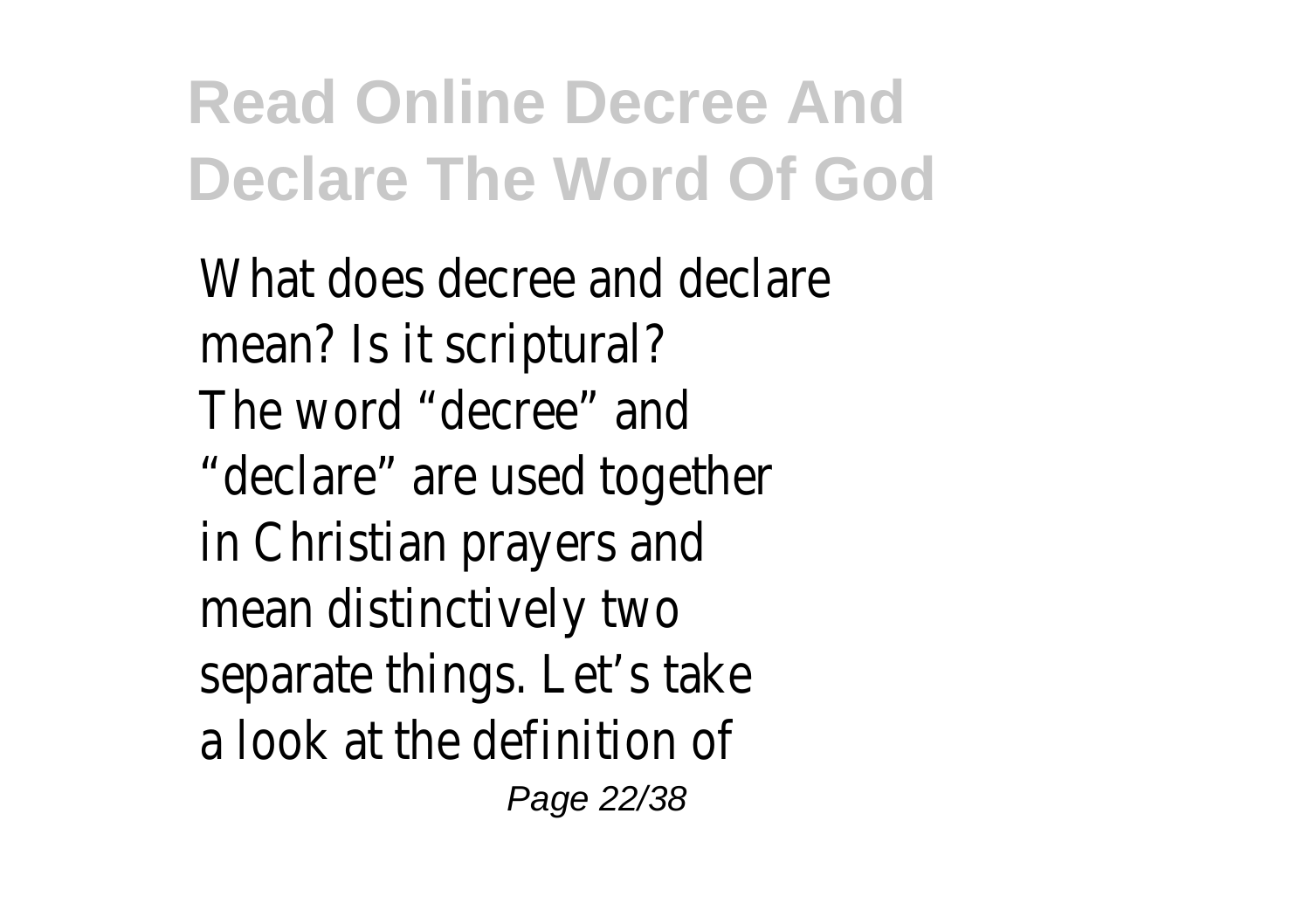declare. The word declare comes from the Hebrew word "achvah" which means to "make known" or "to set forth an accounting".

Decrees & Declare The Word of God | 10+ ideas | word of Page 23/38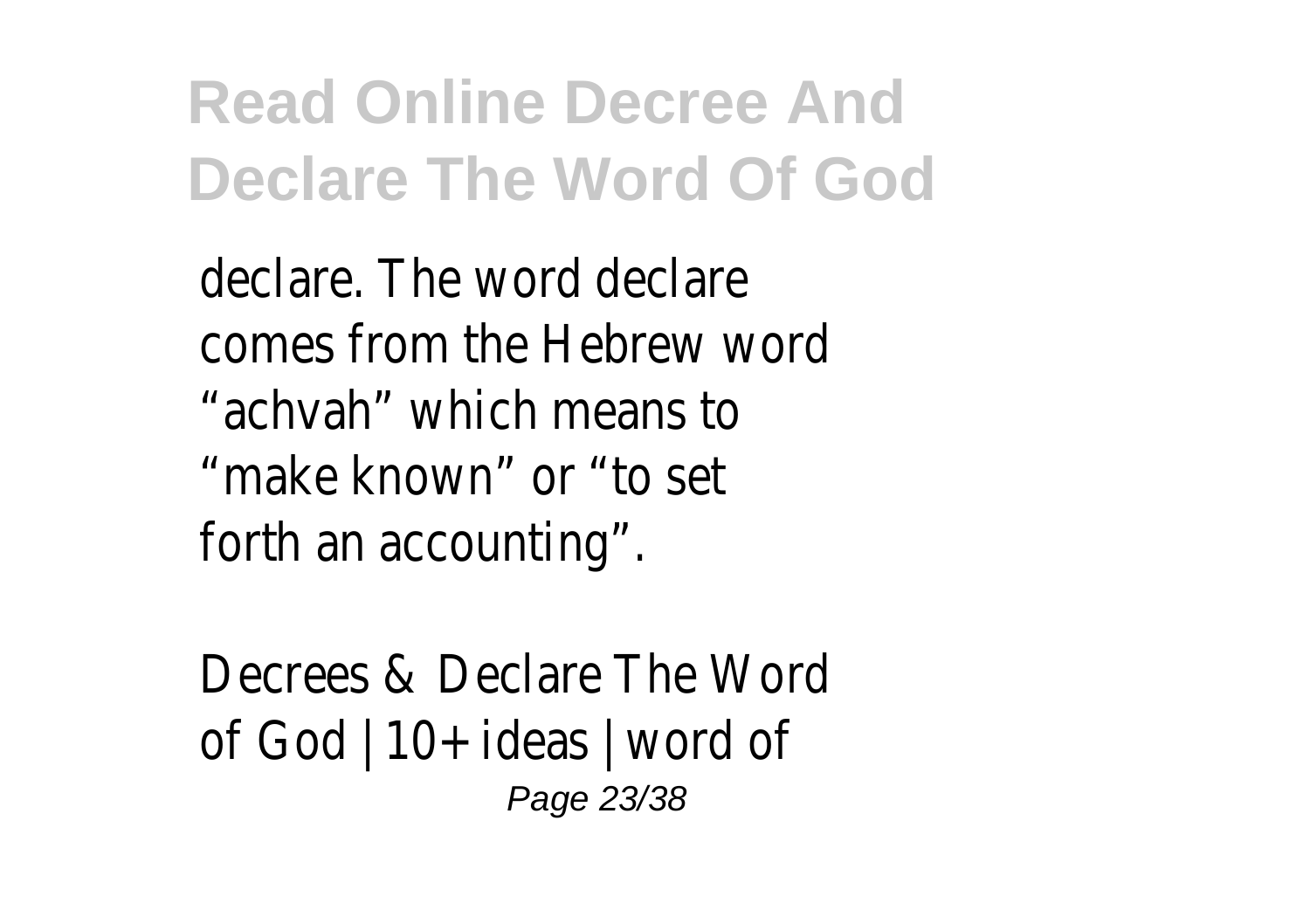· I declare and decree Heavenly Father, it says in Your word in Malachi 3:11 that you will rebuke the devourer for my sake - Malachi 3:11 · I declare and decree You will deliver us Page 24/38

...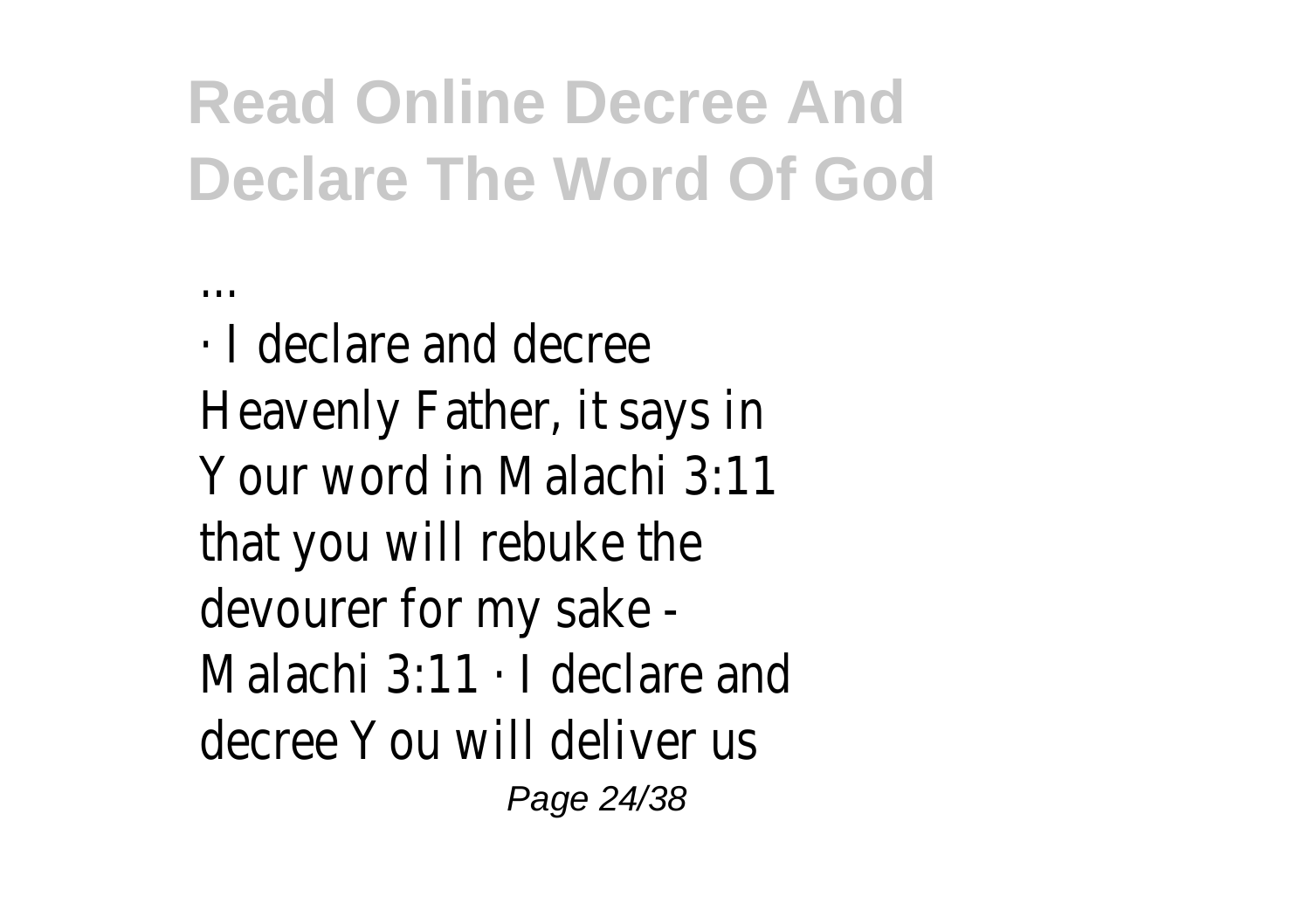from all of them - Psalms 34:19 · I declare and decree Your words will strengthen my weak hands and strengthen my feeble knees - Job 4:3-4

Prophetic Decrees for the Home and Family  $\sim$  by Judah Page 25/38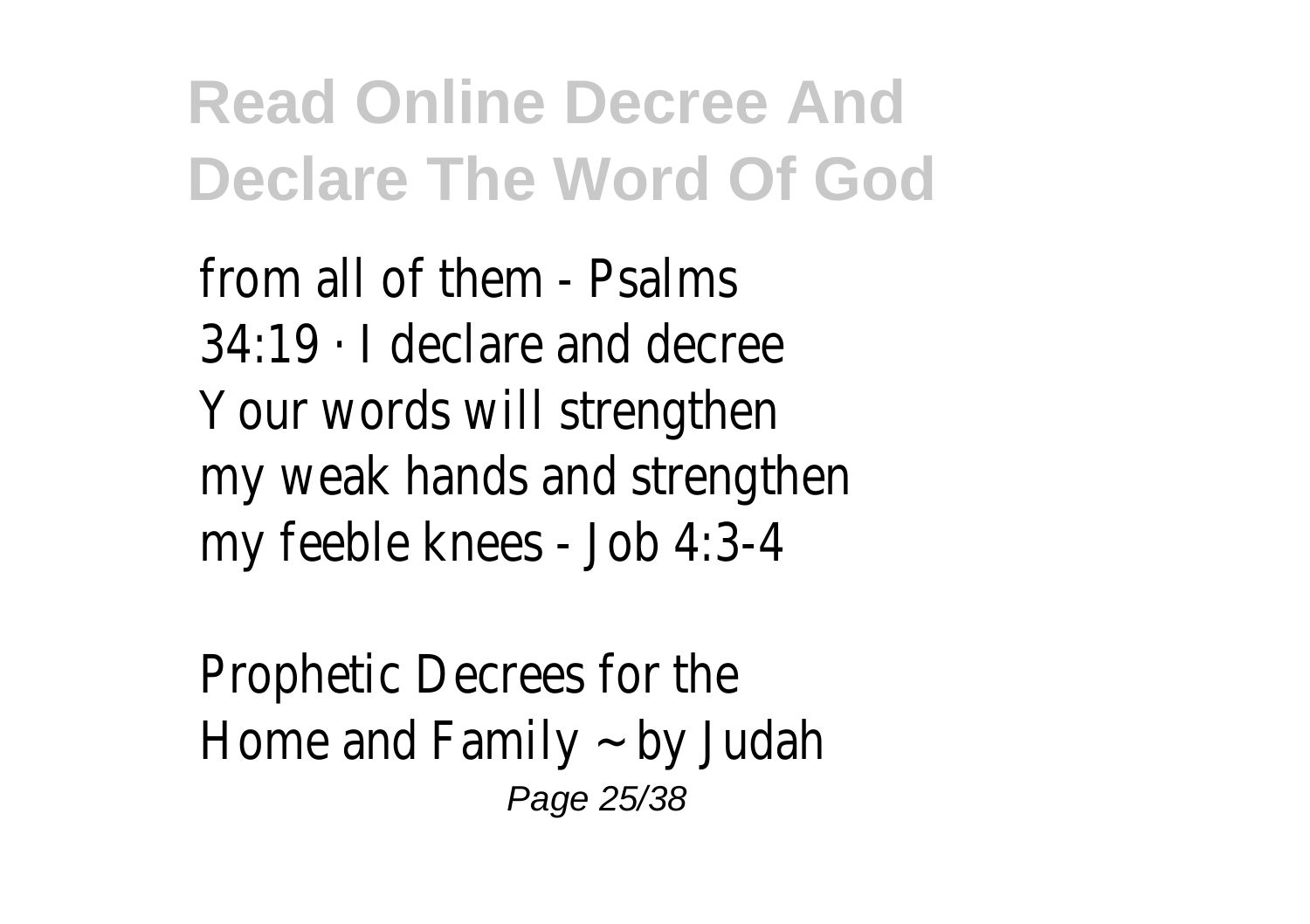#### Giam Decree and declare the word of God over your life. God says in Job 22:28 that if you declare a thing He will establish it! • Kingdom prayers and and decrees ...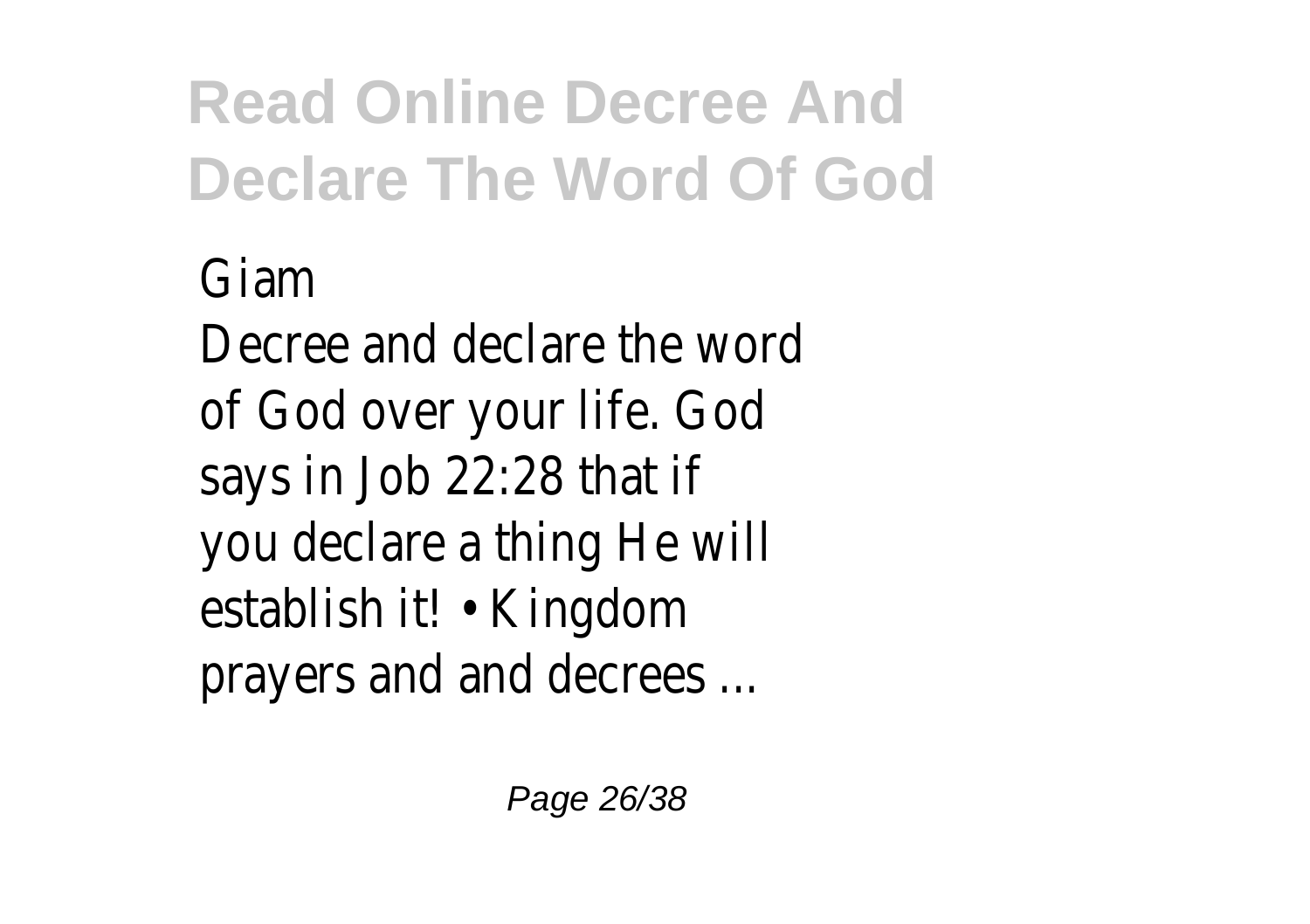44 Decree And Declare Prayer Points | PRAYER POINTS Use the following 31 Declarations of God's Word to speak over your life the next 31 days. " You will also declare a thing, And it will be established for you; Page 27/38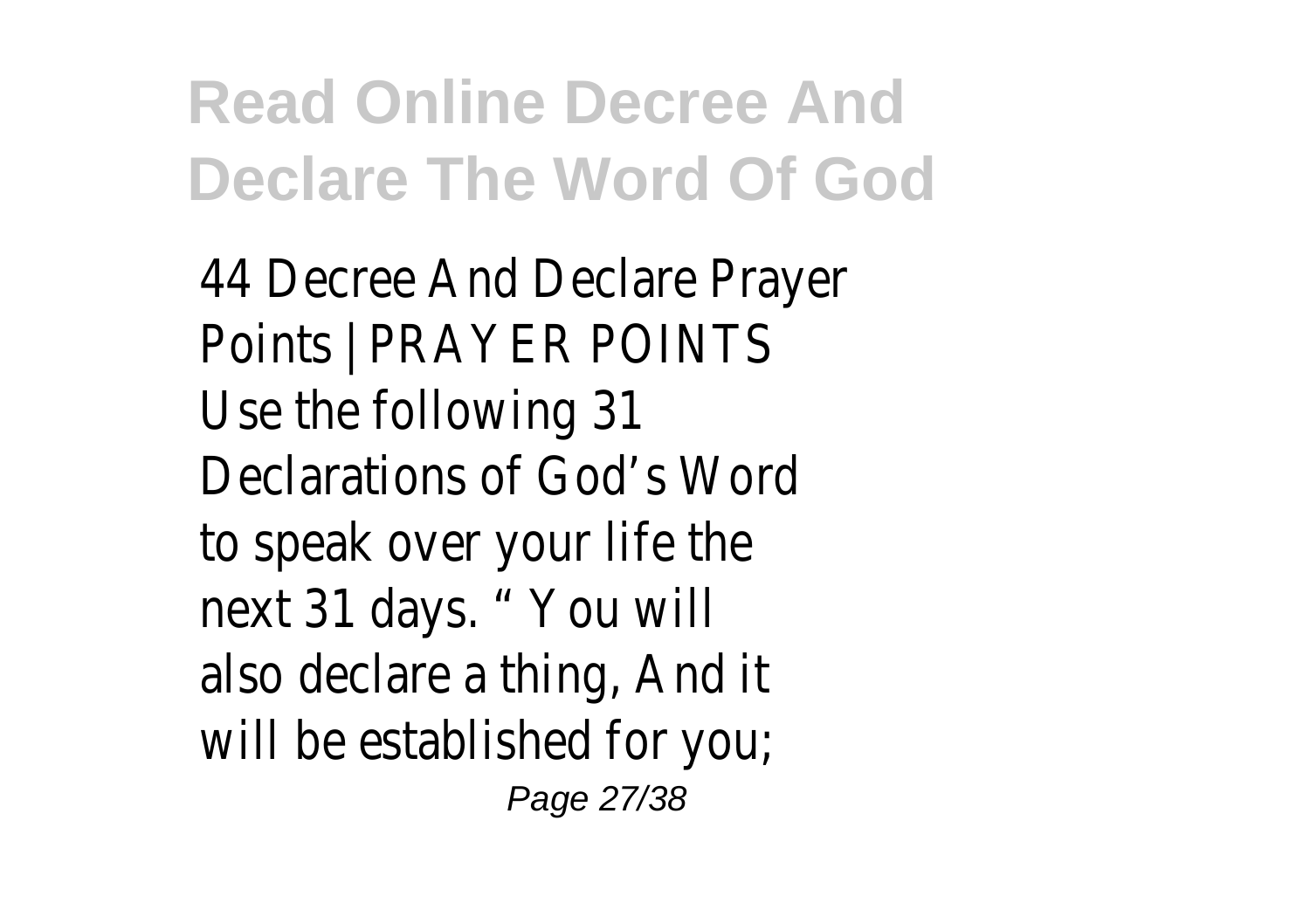So light will shine on your ways. " (Job 22:28 NKJV) Your words have power. Proverbs 18:21 tells us that death and life our in the power of our tongue.

Whatever We Decree In Jesus Page 28/38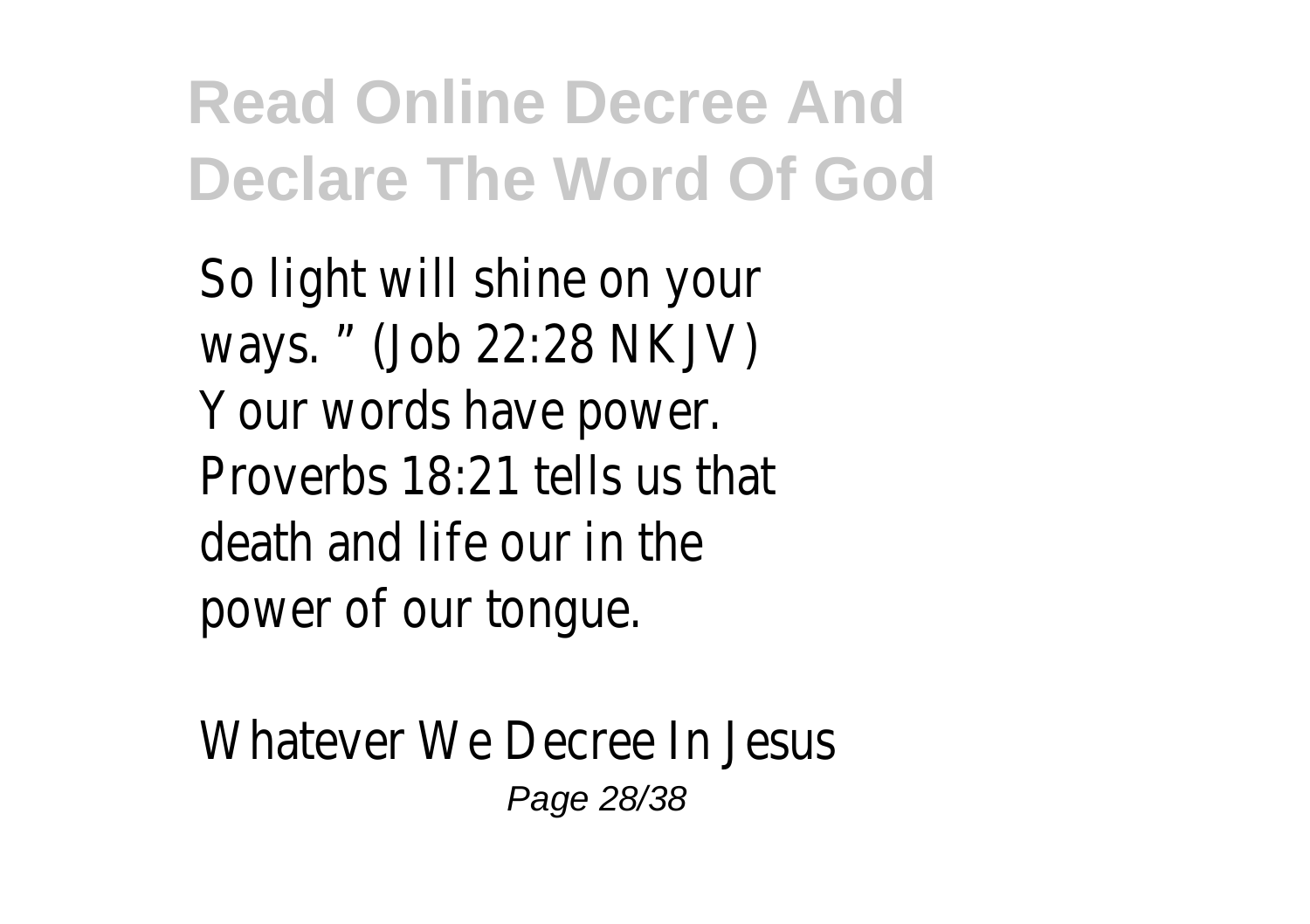Name He Will Do It - Imperial ... As verbs the difference between decree and declare is that decree is to command by a decree while declare is (obsolete|transitive) to make clear, explain, Page 29/38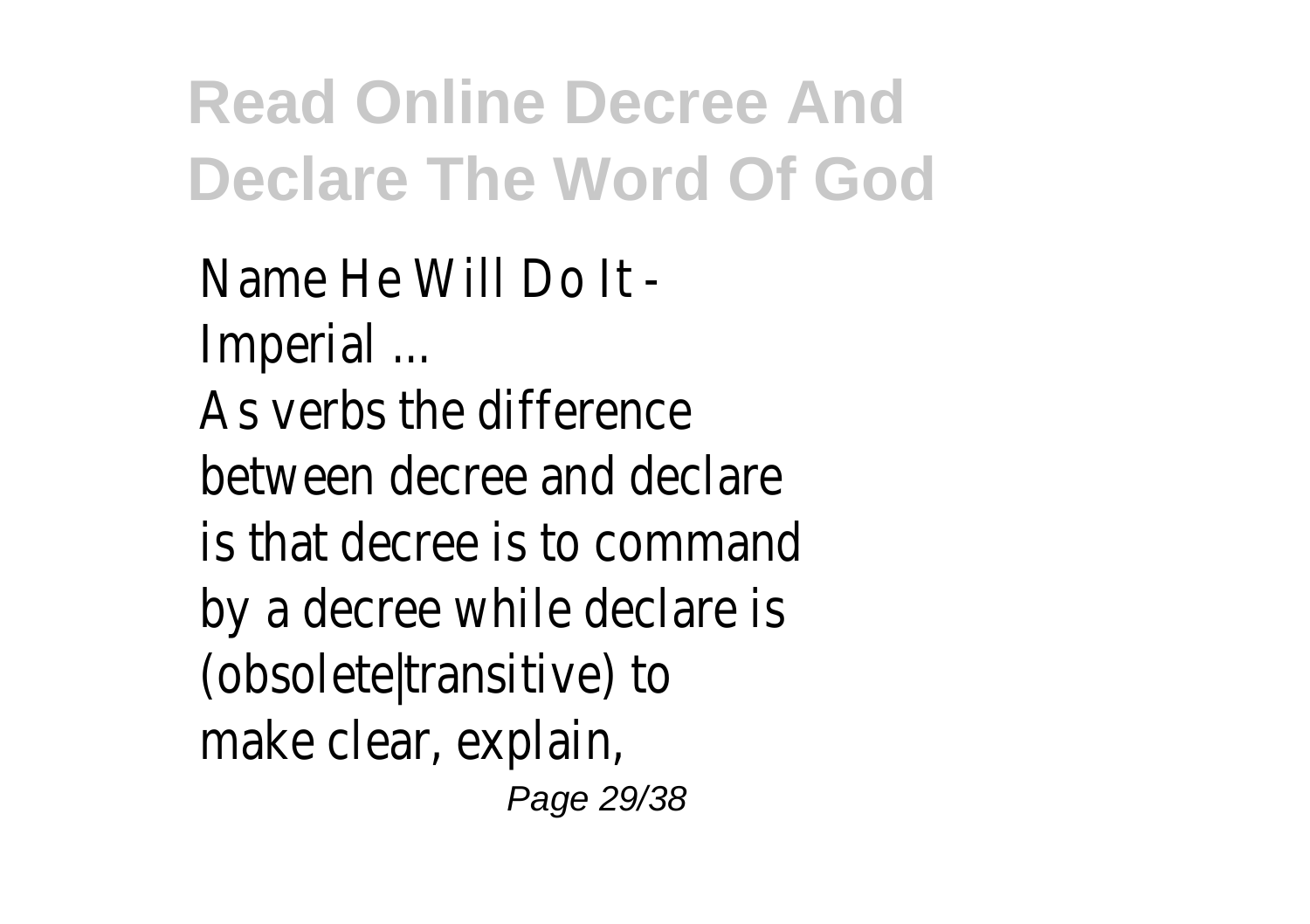interpret. As a noun decree is an edict or law.

What does it mean to decree and declare? | GotQuestions.org The decree and declare movement overestimates our Page 30/38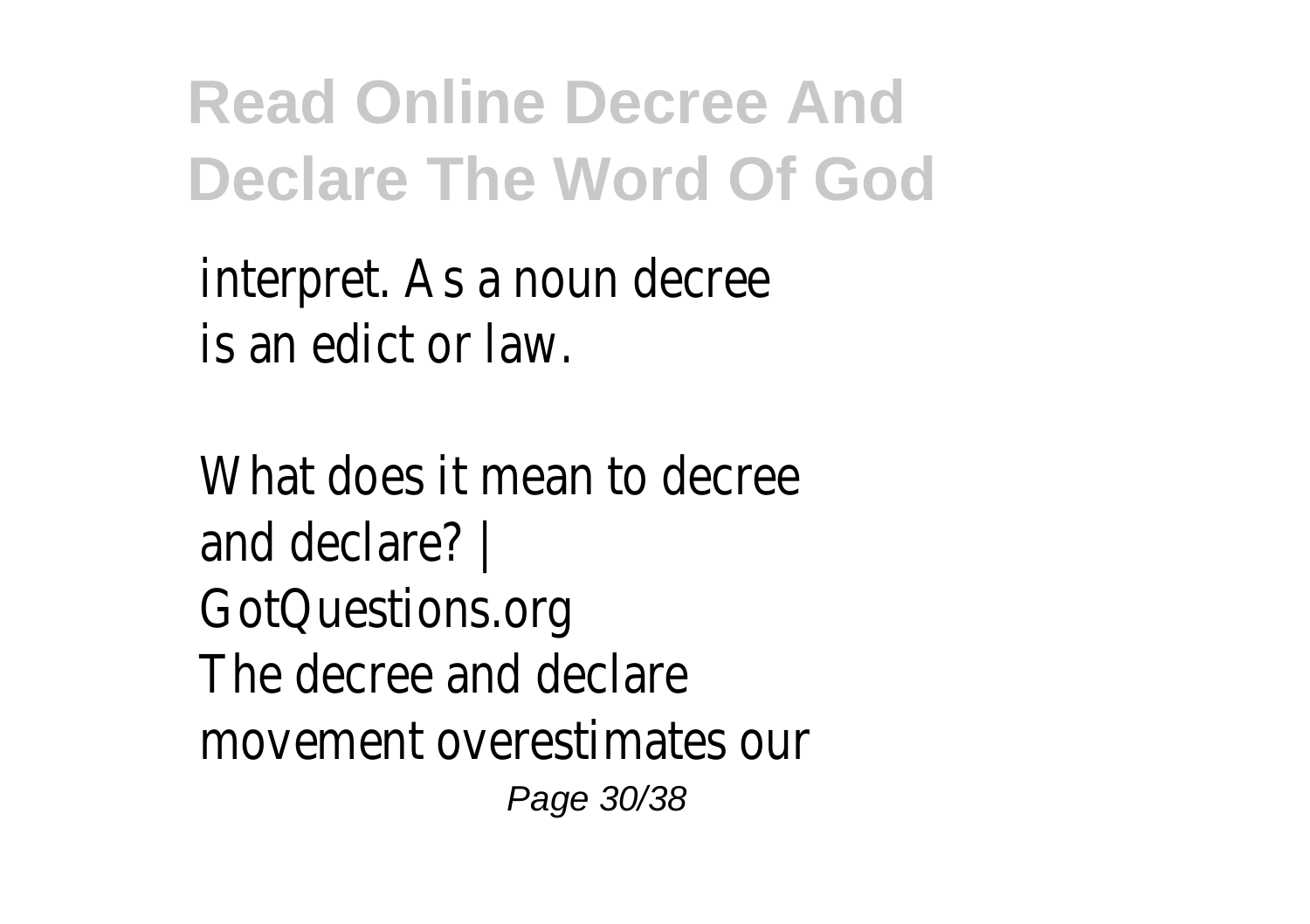authority. They believe that Jesus has given us all authority and that we can speak (decree and declare) anything especially financial blessings. They bind and rebuke devils that do not even exist. It is not Page 31/38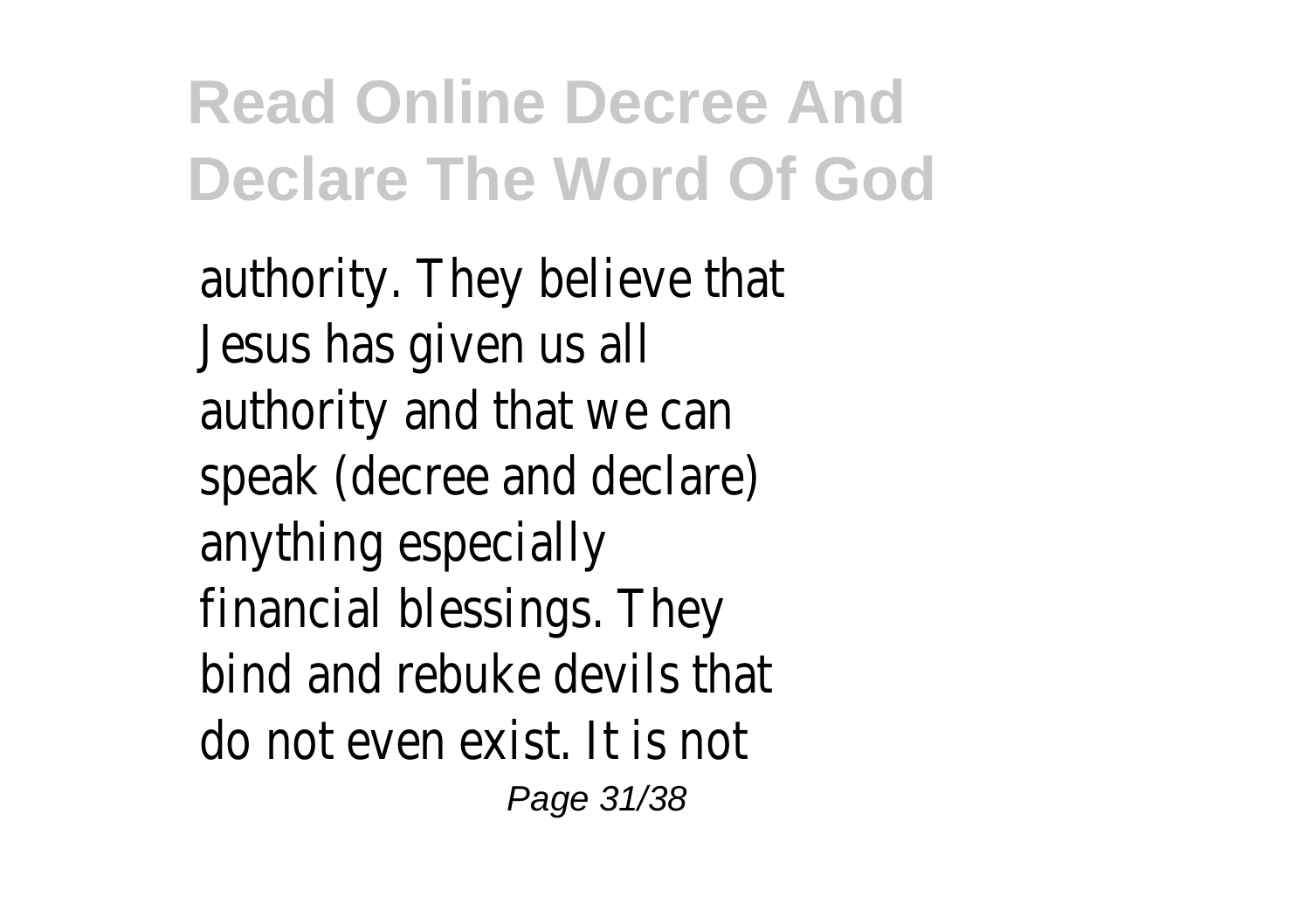uncommon to hear them bind and rebuke the demon of back pain and the spirit of poverty.

DECREE & DECLARE the Word of God - YouTube Decree and Declare! From Page 32/38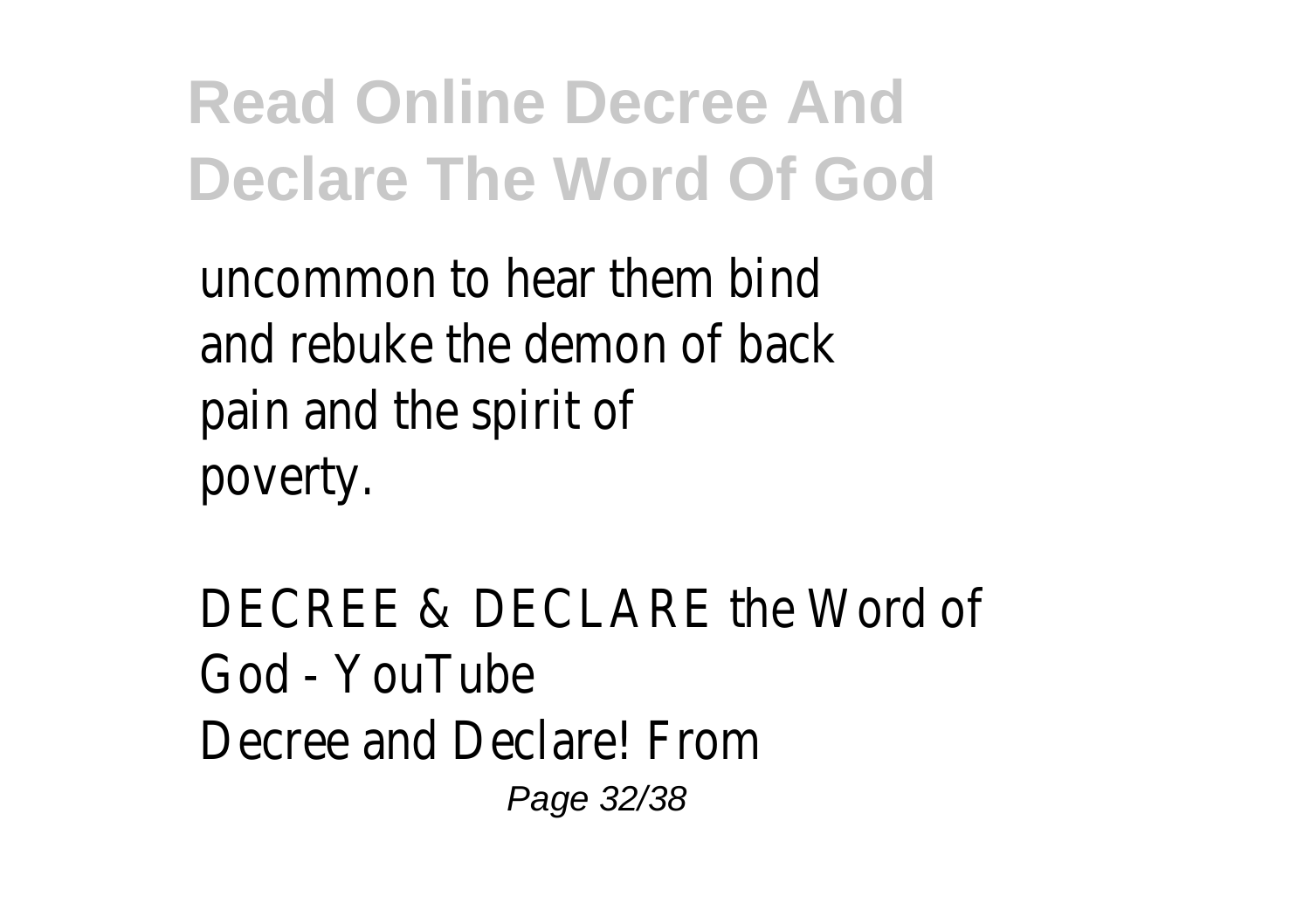Famine In The Land: NEW – A comprehensive list which will be updated regularly! One of the ways to identify leaders and their followers (NARites) in this movement, is by paying attention to the terminology or buzzwords Page 33/38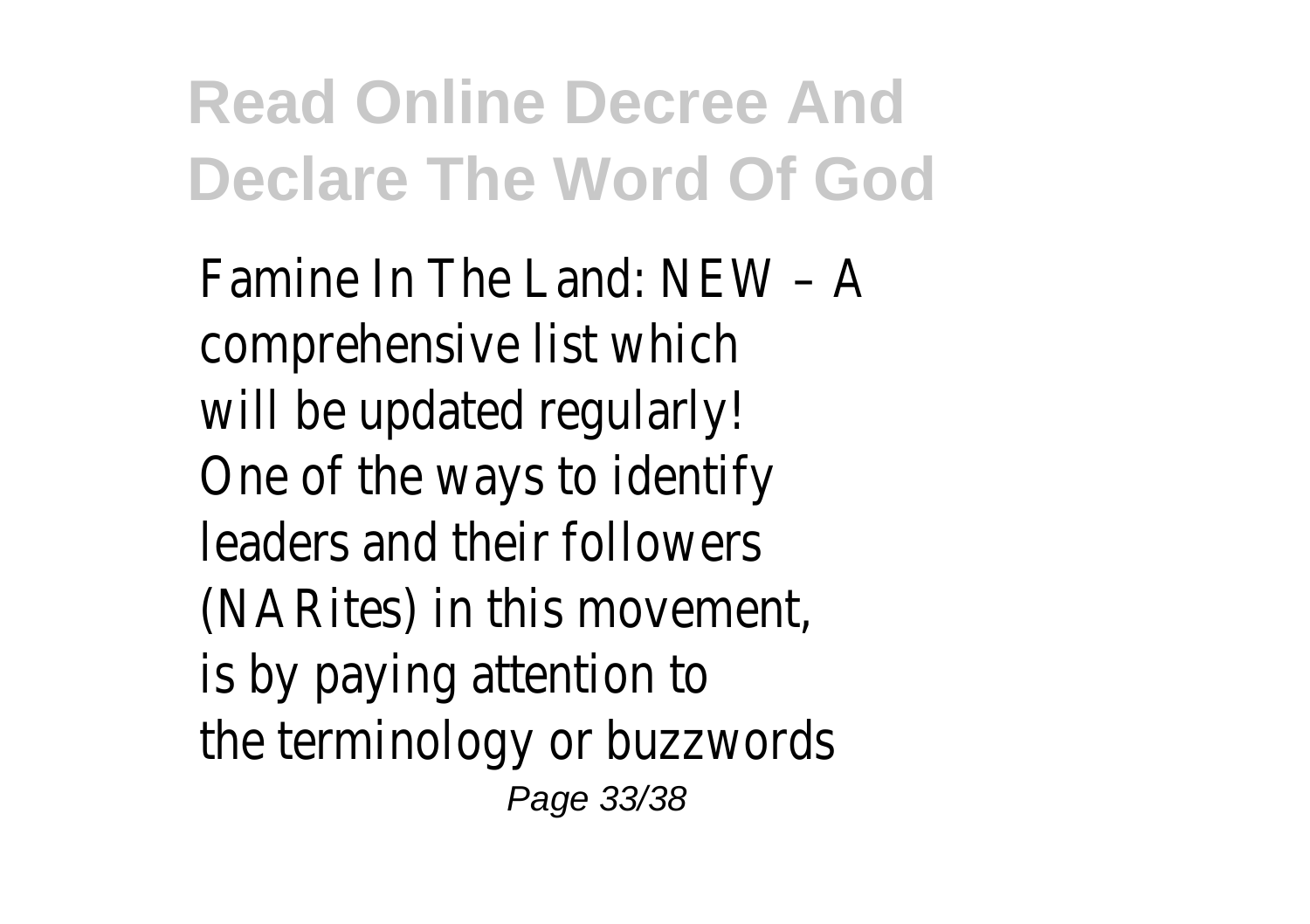they use.

DECREE & DECLARE The Word of God - YouTube When we decree the Word of God, we are releasing it in faith and confidence. Many miss the mark by only asking Page 34/38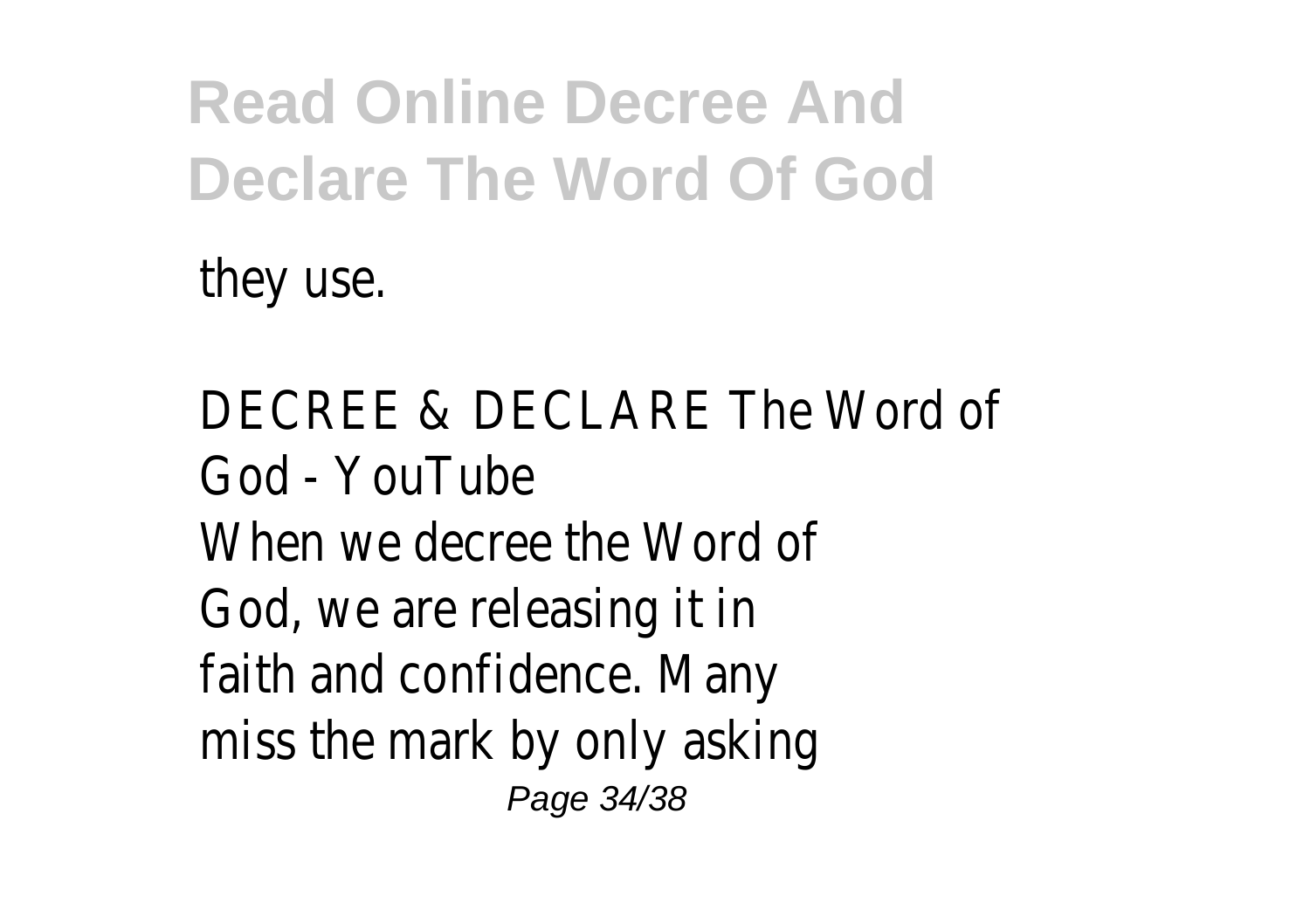God and never decreeing as instructed, and others decree beyond the Word of God. For example, scripture gives us authority to decree for financial need, but says nothing about decreeing for a billion dollars, which is Page 35/38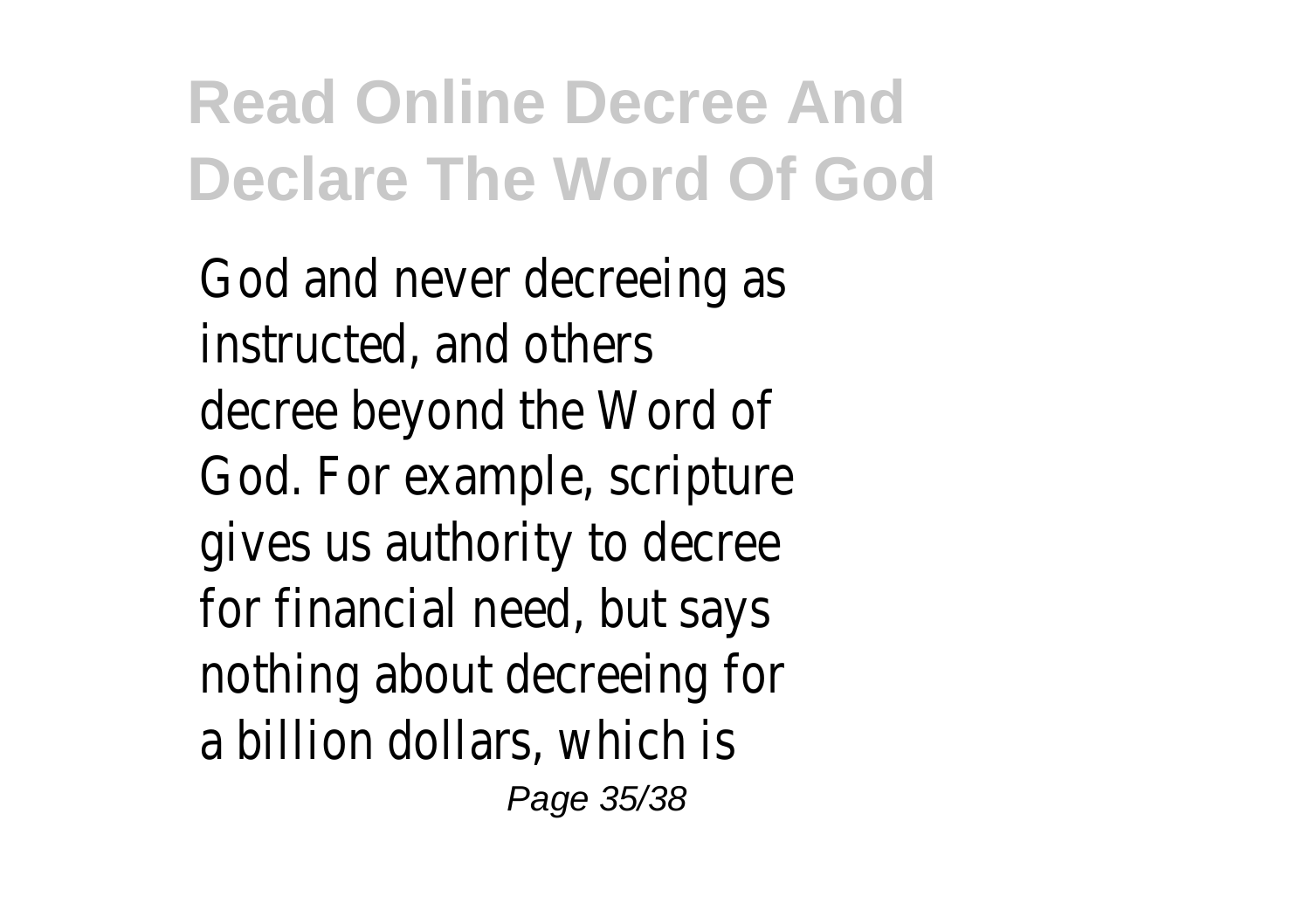way beyond our need.

PRAYER, DECLARATION, AND "DECREEING PRAYER" Mar 25, 2017 - Explore Cassandra McCauley's board "Decrees & Declare The Word of God" on Pinterest. See Page 36/38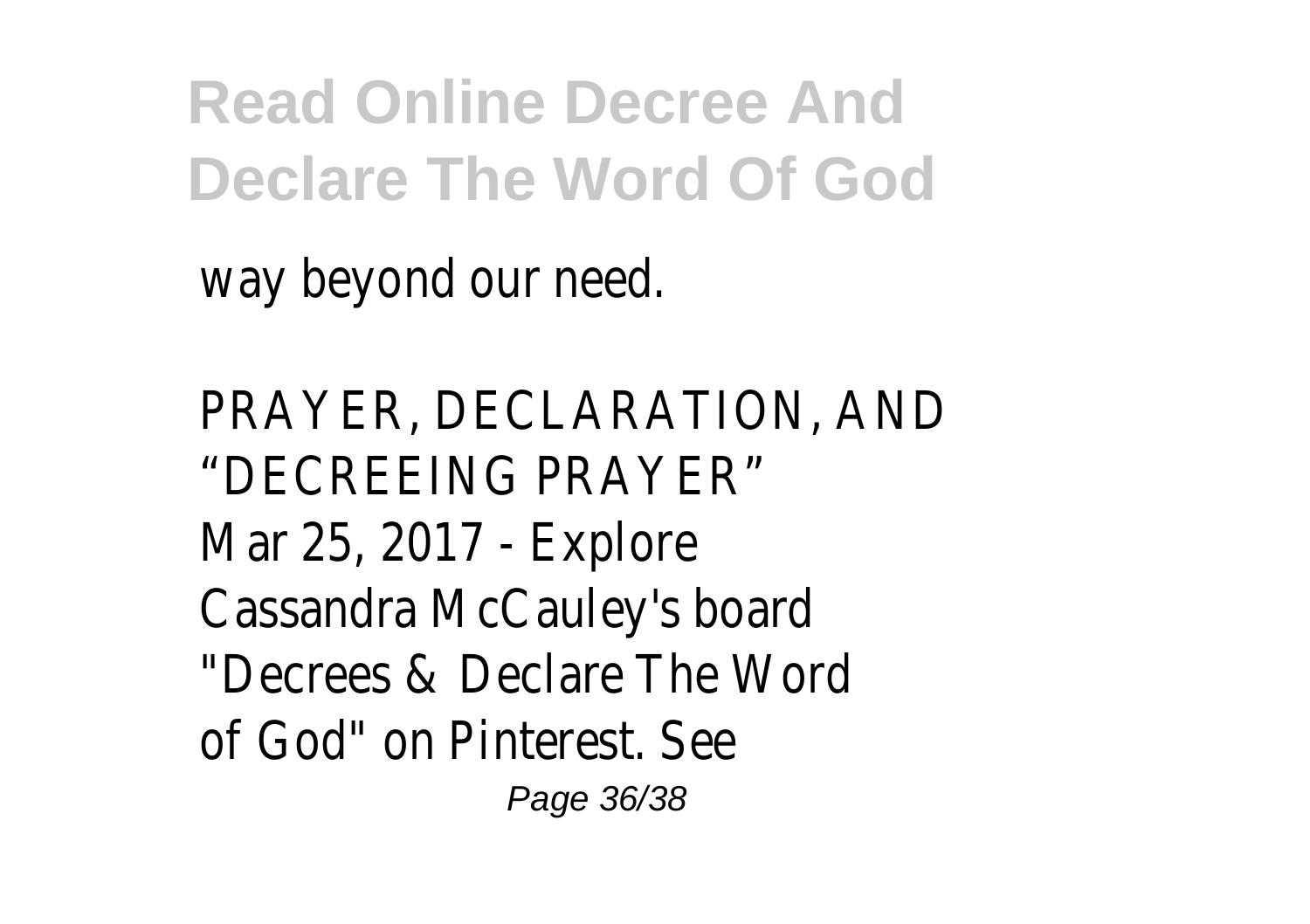more ideas about Word of god, Inspirational quotes, Words.

Copyright code : [e876bd2c998a0d0d8693bd61486d](/search-book/e876bd2c998a0d0d8693bd61486d611e) [611e](/search-book/e876bd2c998a0d0d8693bd61486d611e)

Page 37/38